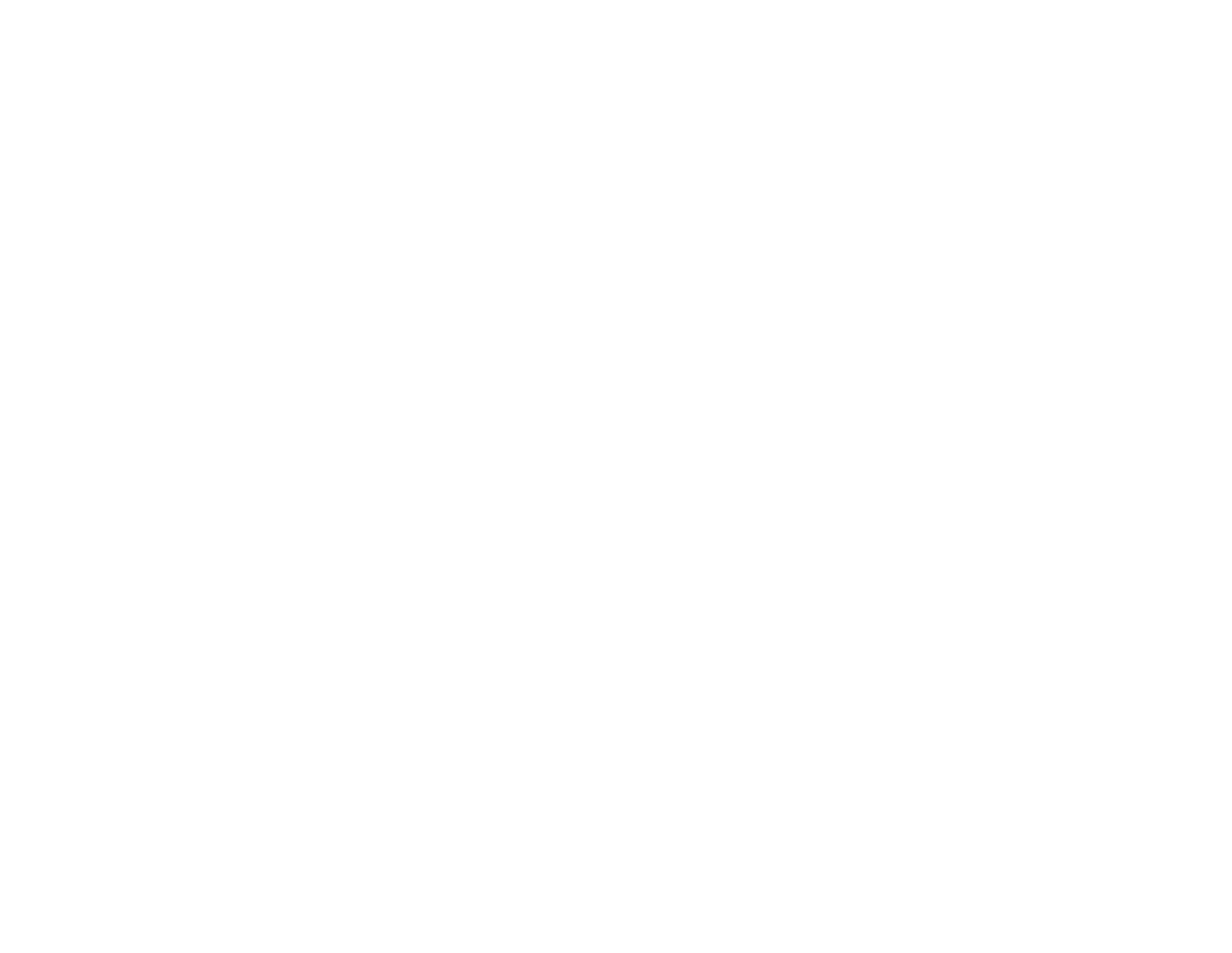# **EXECUTIVE SUMMARY**

## PROJECT GOAL Improve each agency's ability to serve and educate the public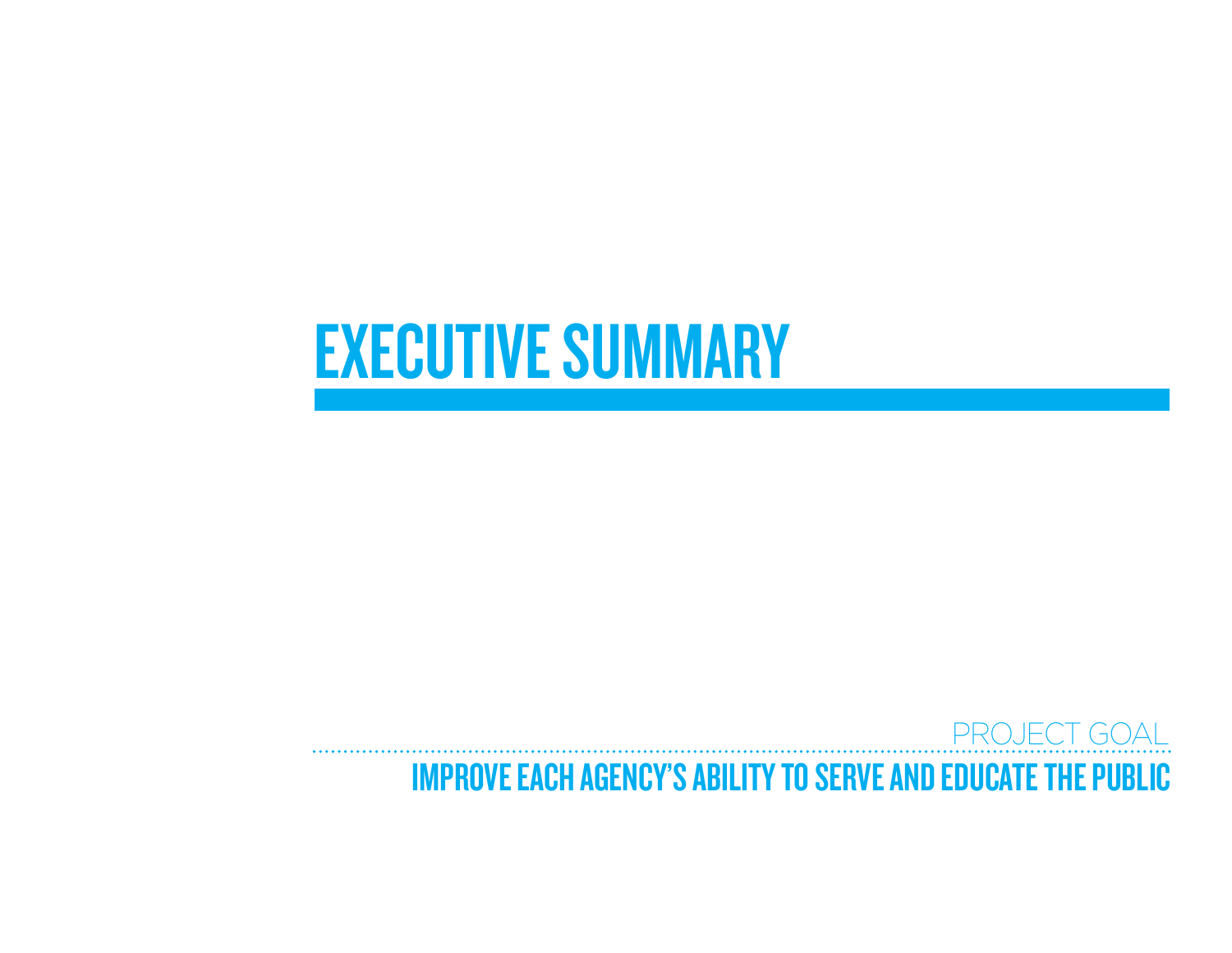*"In this new wave of technology, you can't do it all yourself, you have to form alliances."*

Carlos Slim Helu (investor and philanthropist)

# executive Summary

The Feiro Marine Life Center, a non-profit educational and scientific organization promoting marine education and conservation in Port Angeles, Washington, has outgrown its existing facility on the City Pier. NOAA's Olympic Coast National Marine Sanctuary (OCNMS), which is Feiro's principal education partner, is searching for an opportunity to upgrade its Olympic Coast Discovery Center and administration facility. Meanwhile, the City of Port Angeles is investing millions of dollars in its downtown waterfront (www.pa-waterfront.org), and recognizes and supports the growing need for meeting and conference facilities. These organizations have the opportunity to join together to create a civic icon for the Port Angeles waterfront, and to inhabit in

partnership a facility that embraces efficiencies in building program, function, and operations.

A shared facility will promote and reinforce the partners' common pursuits of ocean research, education, and advocacy. A shared facility will be an iconic and unique gathering place for the community. A shared facility will tell a more comprehensive and cohesive story of marine life, both near-shore and off-shore. A shared facility will enable each organization's mission to be bigger than itself.

#### Feasibility Study Overview and Goals

Recognizing the potential of this joint facility, this study is a comprehensive review and compilation of each partner organization's needs, and an analysis of how these could be met in a shared facility. A series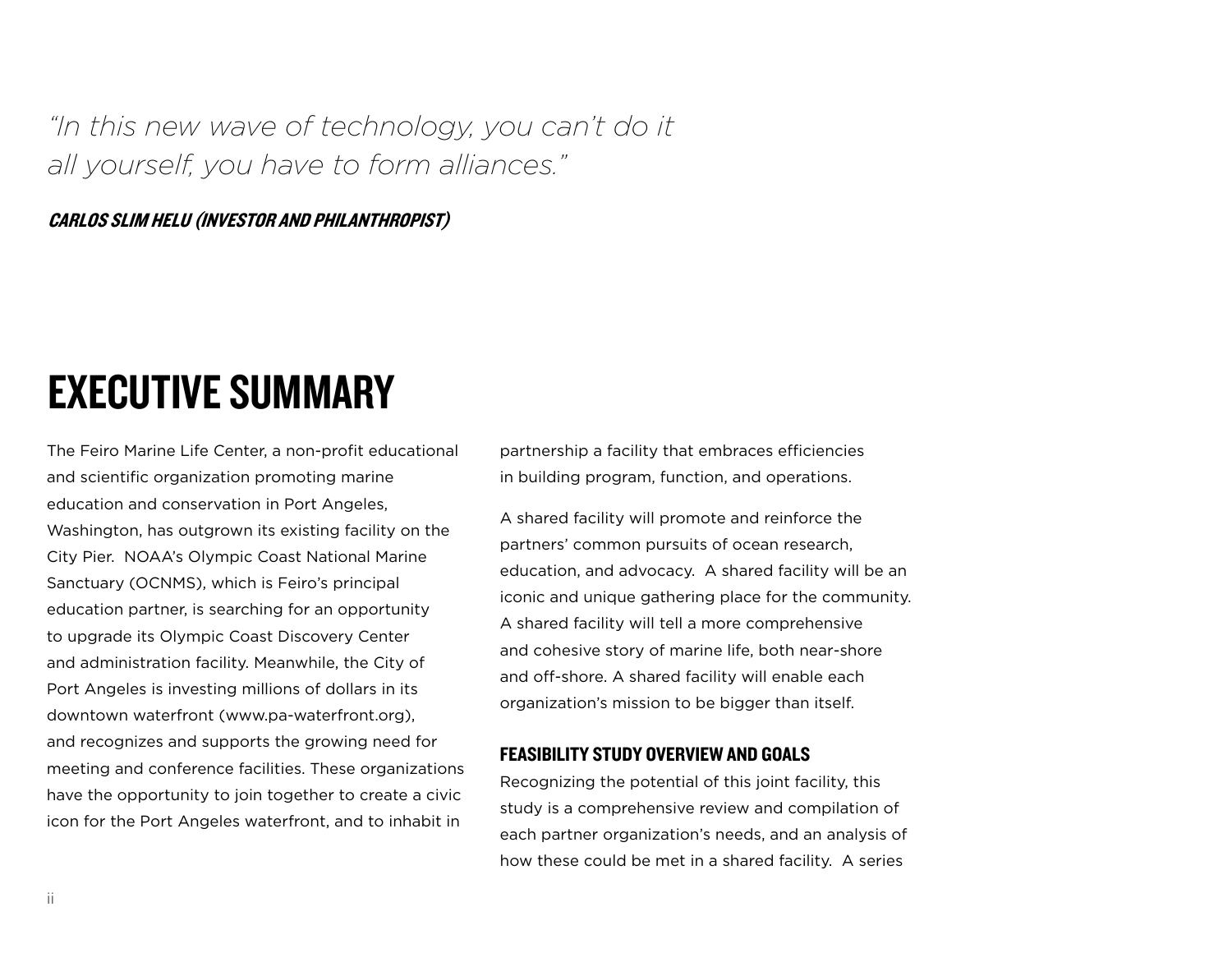of common goals were established to ensure that the study focused on the overarching issues while balancing individual organizational commitments and potential development plans and paths.

- *• Improve each agency's ability to serve and educate the public*
- *• Give the city an iconic and welcoming gathering place that celebrates its unique waterfront location.*
- *• Strengthen each organizations' identity.*
- *• Kick-start economic development downtown.*
- *• Create an inspiring educational place that champions marine life and conservation.*
- *• Tell the story of public, private, and nonprofit collaboration.*
- *• Establish this facility as a leader in ocean research, education, advocacy and outreach.*

As guiding principles for this study, these goals were used to help guide decisions throughout the process.

#### Case for a Shared Facility

This study began with a recognition of the opportunities of a shared facility, and proceeded to identify the benefits for each partner in following this path. The most immediate and measurable efficiencies result from space sharing between agencies. This brings down the total square footage of the project, which reduces up-front construction

costs as well as long-term maintenance costs for all three partners. In addition to cost savings, there are numerous organizational and missionspecific benefits for each of the partners:

Anticipated benefits for OCNMS include an increased number of students and visitors to the Olympic Coast Discovery Center due to the draw of Feiro as well as a conference facility. There is also an opportunity to connect more easily to Feiro's programs, thereby increasing the effectiveness of the Sanctuary's interpretive program. The shared facility also provides an opportunity for OCNMS to address research needs, to better integrate with the community and citizens of Port Angeles, and to align itself more productively with the local good-will of its partner.

Benefits for Feiro include an anticipated increase in students and visitors due to the partnership with OCNMS and the draw of a conference facility. Feiro's interpretive story will be enhanced as its connections with OCNMS become more clearly illustrated. In addition, Feiro will benefit from the research culture and information assets of their federal partner. Finally, with improved and expanded meeting, classroom, and exhibit spaces, Feiro will be positioned to host more community events, and to generate additional revenue.

For the City of Port Angeles, there are a number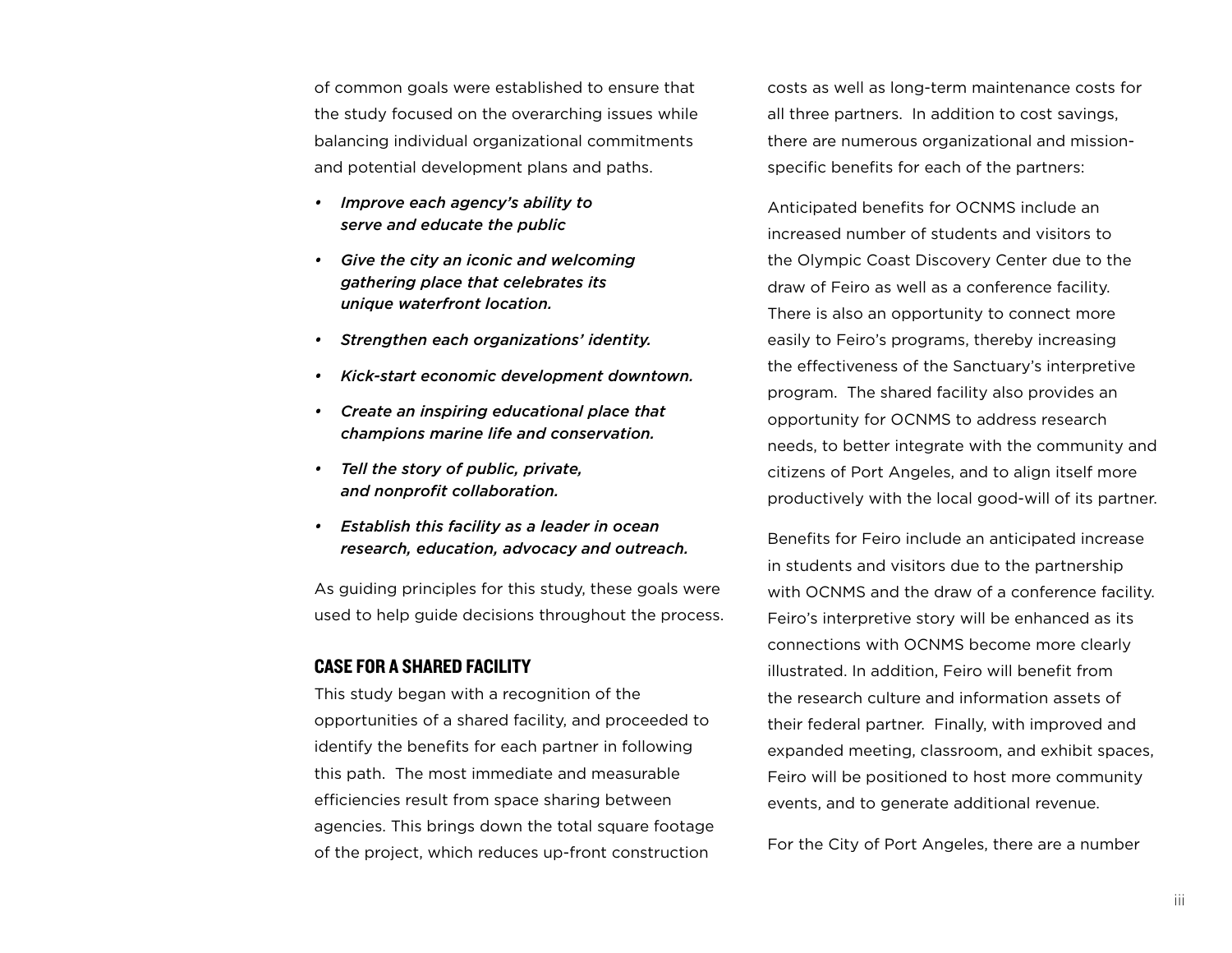of public benefits and economic development opportunities that are presented by a joint facility. This facility has the potential to increase visitors to the waterfront district and to extend their stay in the city. The facility will immediately create construction jobs and increase sales tax revenue and will, over time, drive long-term economic development while reinforcing the City's investment in the Downtown Waterfront District.

#### Recommended Development Structure for the Project

After analyzing numerous sites and development options for the joint facility, it was determined that the most feasible approach was to engage another public or private development partner. This would provide yet another opportunity for the current partners to create an alliance with an organization that is better equipped to create and manage a facility, allowing each organization to better focus on their own missions and goals.

#### Conclusion

This project is feasible, it is timely, and it requires the continued commitment and effort of each of the partners. Two viable options were thoroughly analyzed.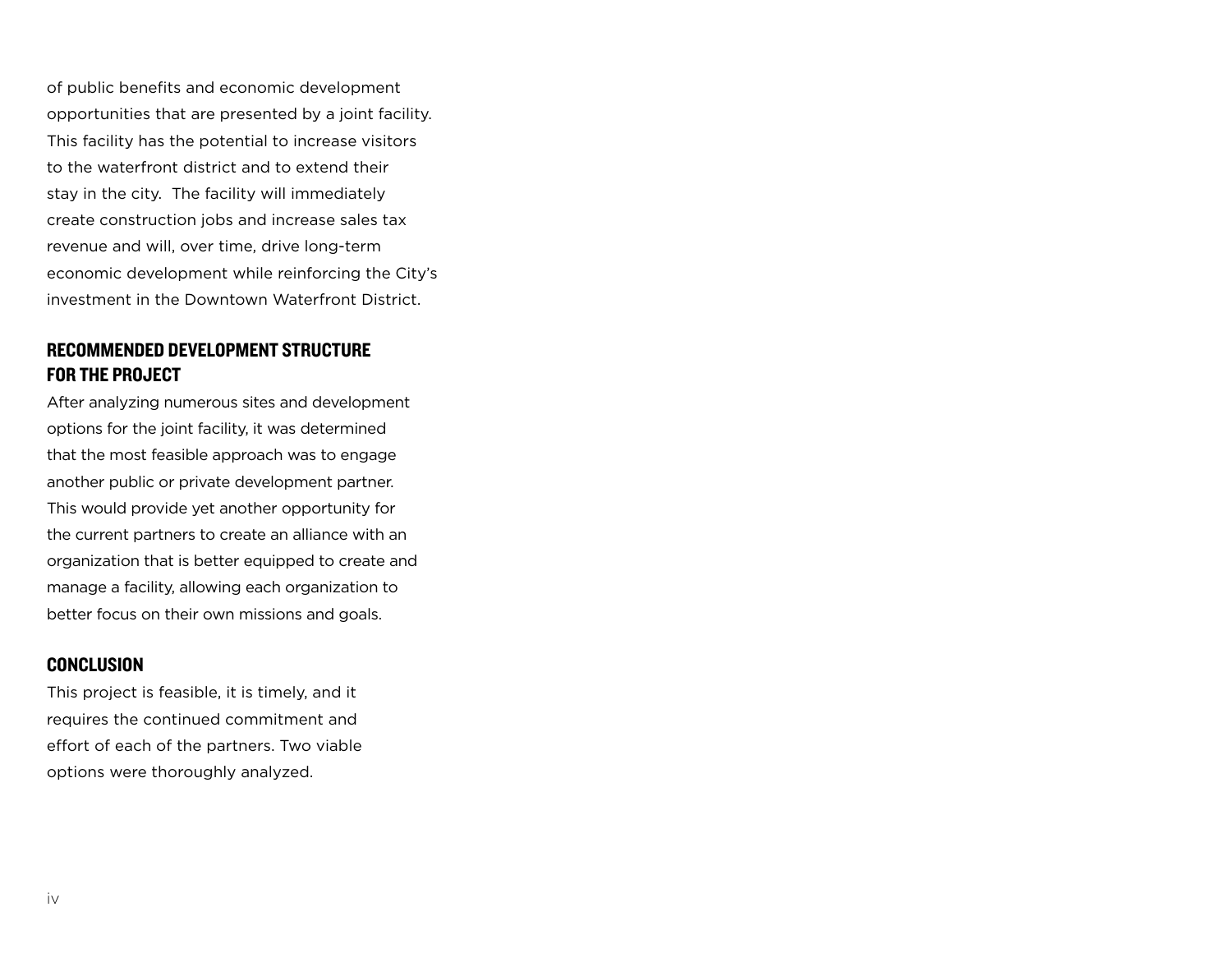| <b>CONTENTS</b>          |    |
|--------------------------|----|
| <b>PROGRAM OF SPACES</b> |    |
| <b>SITE SELECTION</b>    |    |
| <b>SCENARIO DETAILS</b>  |    |
| <b>PROJECT ECONOMICS</b> | Ih |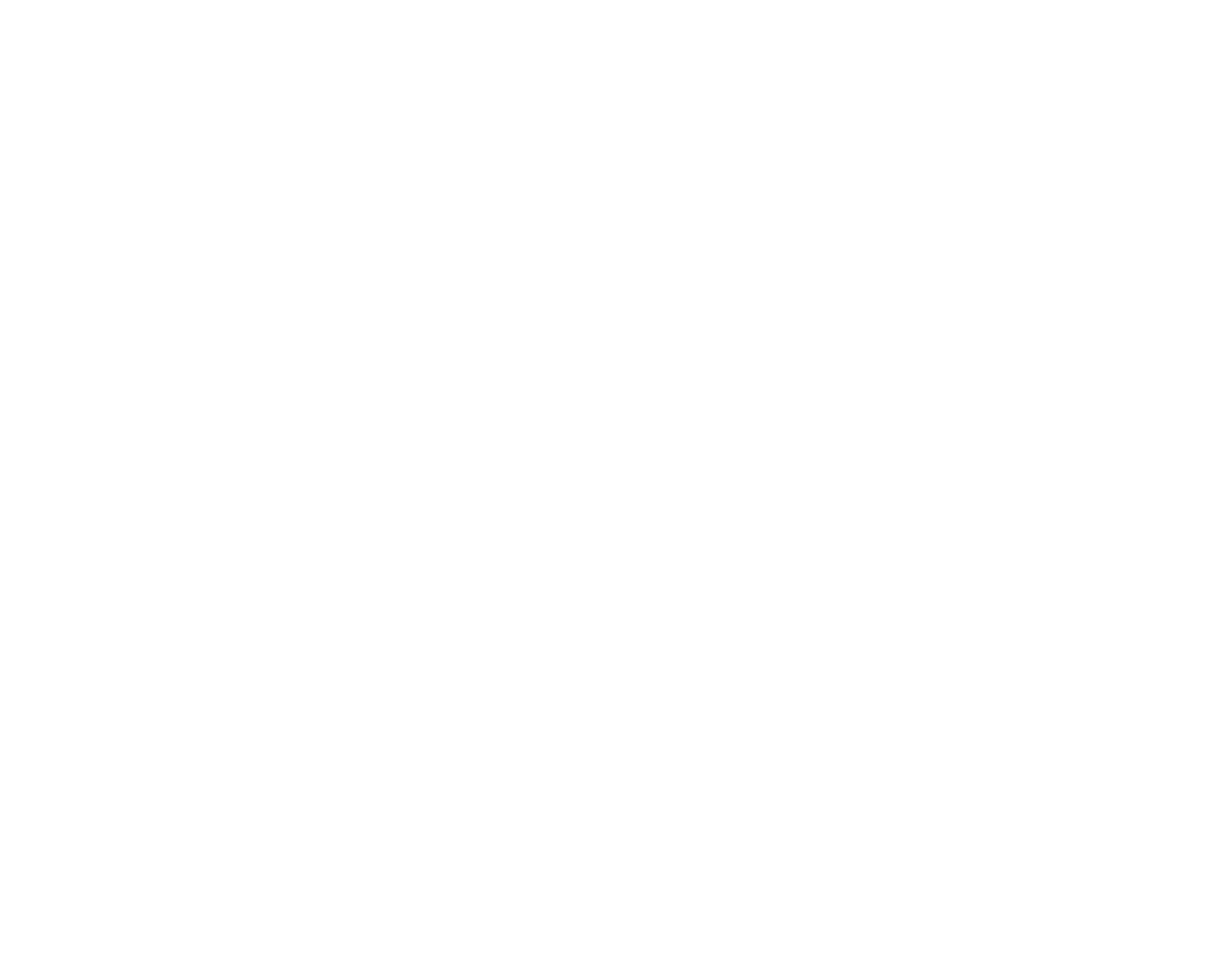# PROGRAM OF SPACES

PROJECT GOAL Give the city an iconic and welcoming gathering place that celebrates its unique waterfront location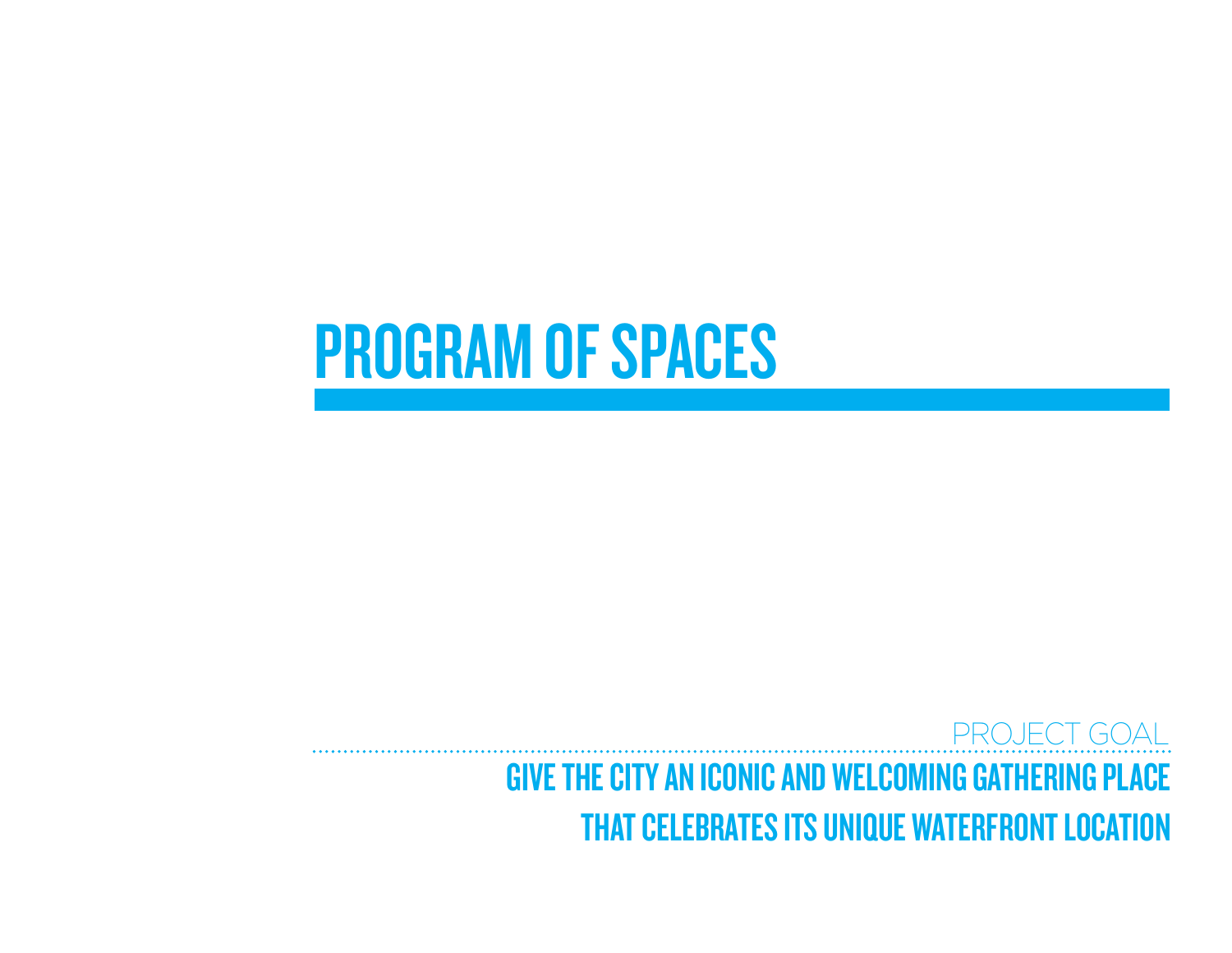# Program of Spaces

Planning for new facilities for both the Olympic Coast National Marine Sanctuary and the Feiro Marine Life Center has occurred periodically over the years, concentrating on the immediate and future needs of each organization. Each organization recently completed internal programming exercises (Feiro Long-Range Facility Plan dated May 21, 2012 and A Facility Plan for Olympic Coast National Marine Sanctuary dated April 2012), and both efforts determined needs in a stand-alone facility while acknowledging the benefits of sharing a facility with a like-minded strategic partner.

A shared facility is the best way to maximize space efficiency and minimize upfront construction costs for the partner organizations. Not only are there spaces that can be combined and made smaller than two individual facilities, some redundant spaces can actually be eliminated. This reduction in upfront and continued operational costs (less area requires less heating, cooling, cleaning, etc.), plus the opportunity to better collaborate and deliver services, make a shared facility the best option for each partner.

The programming effort associated with this study included overlaying each organization's

#### **CHIMMARY**

| UUMMARI                    |                           |                             |
|----------------------------|---------------------------|-----------------------------|
|                            | <b>SEPARATE BUILDINGS</b> | <b>SHARED FACILITY</b>      |
| <b>OCNMS</b>               | $20,377$ gsf <sup>2</sup> | $8,489$ nsf                 |
| <b>FEIRO</b>               | 14,407 gsf                | 8,077 nsf                   |
| <b>CONFERENCE FACILITY</b> | (included above)          | $3,600$ gsf <sup>3</sup>    |
| <b>NET-TO-GROSS</b>        | n/a                       | 7,736 gsf                   |
| <b>TOTAL</b>               | 34,784 gsf                | 27,902 gsf                  |
|                            |                           | (6,882 gsf space reduction) |

1. Note that the original program totals were gross square foot calculations, while the shared facility numbers are net square feet with a net-to-gross factor listed separately. Net square footage figures are used for calculating potential lease rates later in this document.

2. The OCNMS Facility Plan included consolidating off-site trailered-vessel and long-term storage into a new facility, but it was determined that it was more cost-effective to continue storing this outside of the higher-rent downtown waterfront district.

3. 1,200 sf of Conference Facility program is included in Feiro's leasable area total. This includes multipurpose spaces specific to their program but anticipated to be designed to contribute to the conference facility program.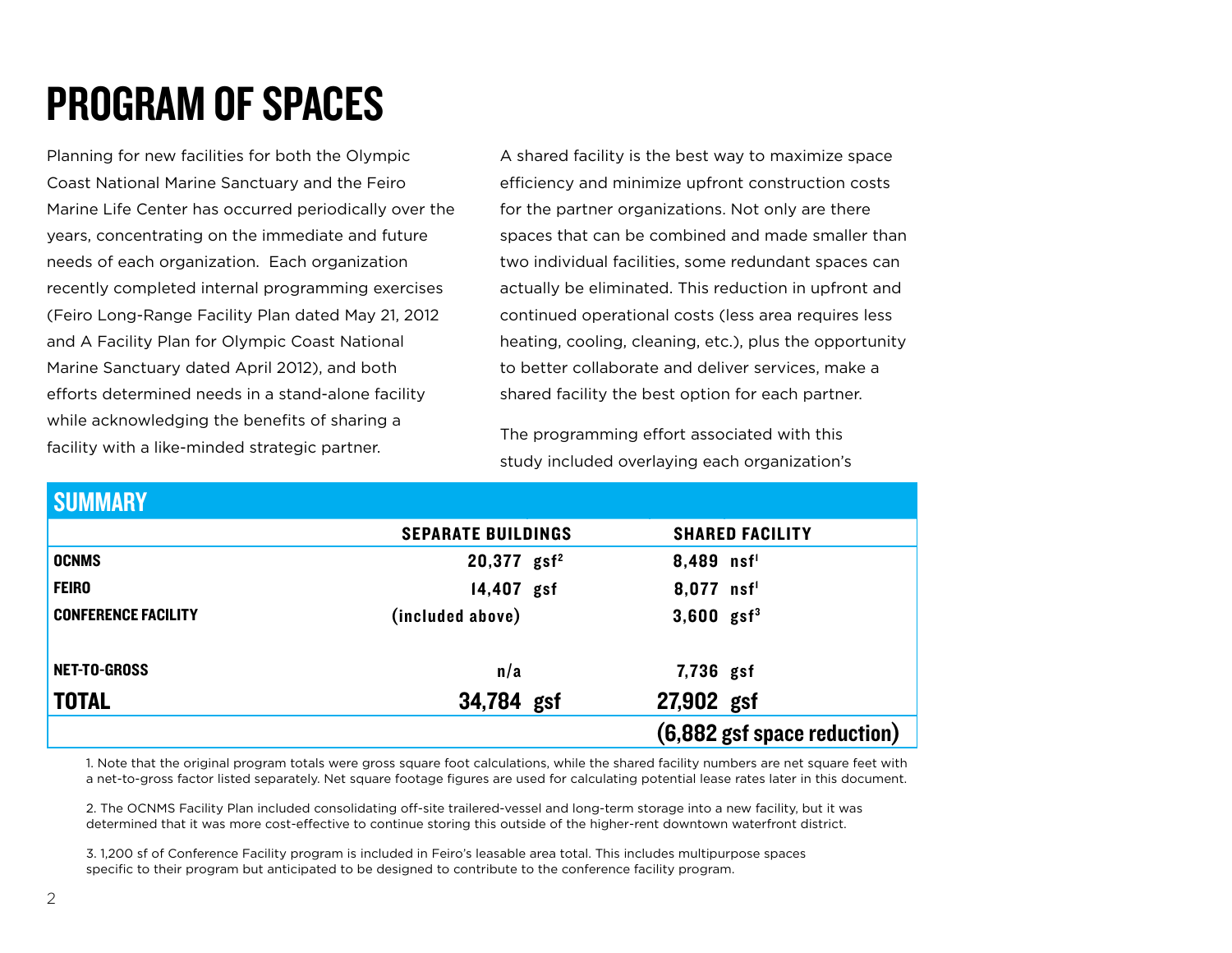Program of Spaces and evaluating opportunities for efficiencies. Discussions analyzed operational, educational, interpretive/ exhibit, and meeting space needs. The table on the preceeding page includes a summary of the original area allocations (in separate buildings) and the total in a shared facility (prorated as appropriate, see "Shared Spaces" for additional information).

Analysis primarily relied on the space allocations provided in the referenced program documents, with some adjustments through continued discussions of programming needs during this study.

### Shared Spaces

Three categories of shared spaces were identified, and the programmatic implications were evaluated.

#### SHARED educational SPACES

| LAB / CLASSROOM I (WET)                | 700   |
|----------------------------------------|-------|
| LAB / CLASSROOM 2                      | 900   |
| <b>EDUCATIONAL STORAGE (INC. ABV.)</b> |       |
| <b>LIBRARY / MEETING ROOM</b>          | 300   |
|                                        |       |
| <b>CIRCULATION FACTOR (.25)</b>        | 475   |
| <b>TOTAL</b>                           | 2,375 |

**Educational spaces** are recognized as an excellent opportunity for realizing space efficiencies, as staffs of both organizations already work closely

together on common programs. It is anticipated that there will not only be efficiencies, but that there is an opportunity to develop better/ more specialized instructional space than each organization could afford to develop individually.

#### shared operations

| <b>WORKROOM / COPY</b>                   | 200 |
|------------------------------------------|-----|
| <b>KITCHEN / BREAK</b>                   | 200 |
| <b>EXHIBITS MANAGER/VISITOR SERVICES</b> | 200 |
| <b>VOLUNTEERS (INC. ABV.)</b>            |     |
| DIVE ROOM WITH LOCKERS                   | 150 |
| <b>SHOWERS (INC. ABV.)</b>               |     |
| <b>CIRCULATION FACTOR (.25)</b>          | 188 |
| <b>TOTAL</b>                             |     |

There are a number of overlapping functions that support, and can be configured to serve, the **operations** of each organization. Culturally, this is an opportunity for both OCNMS and Feiro staff and volunteers to work together and gain a better perspective of their partner organization's mission and processes. Accommodations will be made to ensure NOAA security requirements are met, including controlled access to specific spaces and parallel data networks. Although these security requirements were not fully analyzed, the table above indicates the spaces most likely to be structured and configured to optimize sharing between the organizations.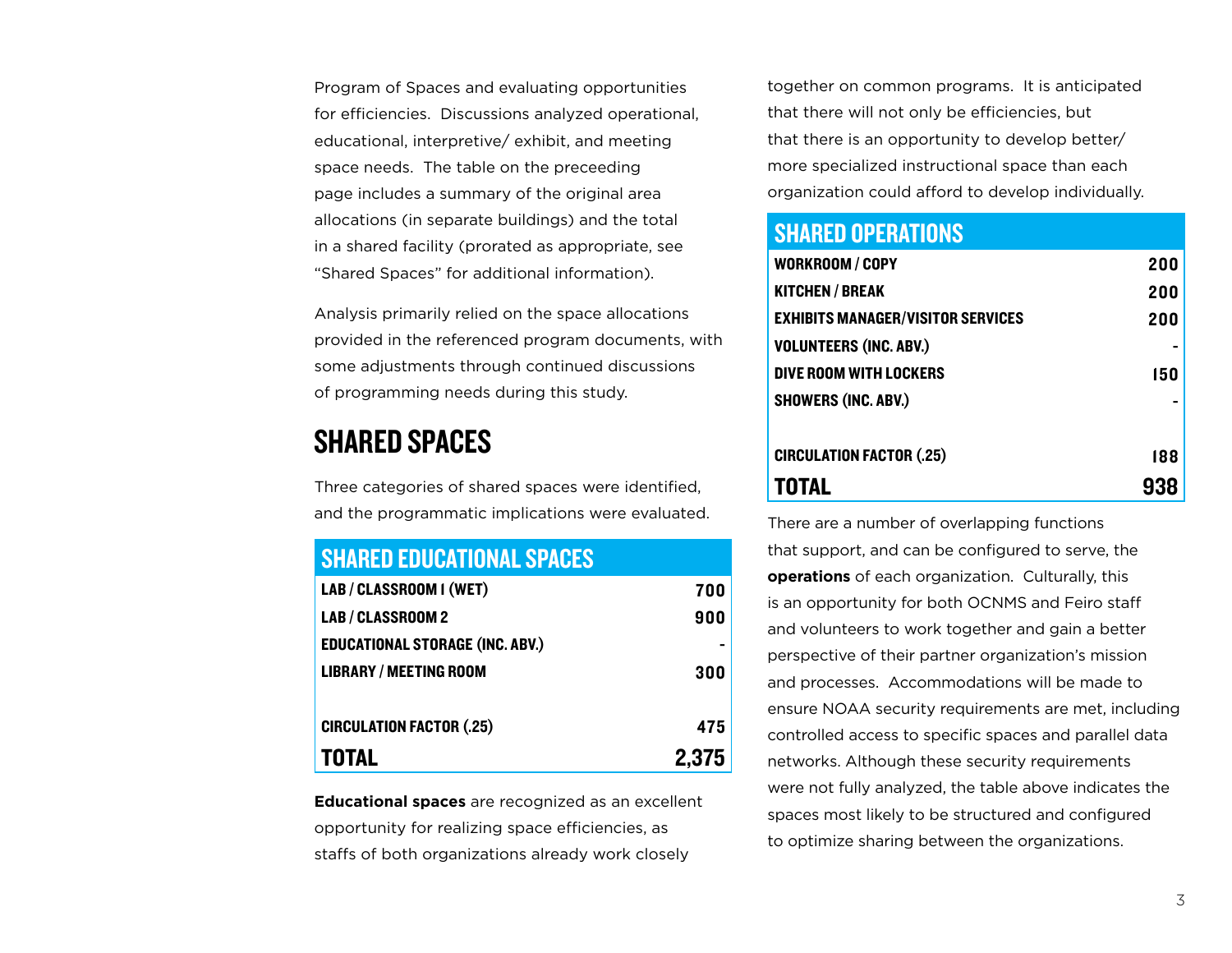| <b>SHARED EXHIBITS</b>      |                  |
|-----------------------------|------------------|
| <b>ENTRY / RETAIL SPACE</b> | 500              |
| <b>EXHIBITS</b>             | 4,500            |
|                             |                  |
| <b>CIRCULATION FACTOR</b>   | n/a <sup>1</sup> |
| <b>TOTAL</b>                | 5,000            |

1. Assumes exhibits flow seamlessly from each other and do not have internal halls or other circulation requirements.

Both Feiro and OCNMS envision a dramatic increase in their respective **exhibit spaces**, with the goal of increasing public information and education. Feiro's focus on the Strait of Juan de Fuca, paired with the OCNMS' focus on the ocean, creates a natural opportunity to tell a more cohesive story and to help create information links for visitors. Feiro's live animal exhibits are an important part of their identity as a fixture in the community, and it is envisioned that this program will be bolstered with additional opportunities for interpretation. NOAA anticipates providing a renewed and expanded visitor experience.

Currently, the Olympic Coast Discovery Center, operated by OCNMS, is free with an optional donation, while Feiro charges a modest gate fee. Structuring this in a shared facility was discussed at length, with various scenarios including charging for both exhibits, providing two areas of exhibits (one for charge, other free), and the option of

Feiro discontinuing admission charges. It was agreed that there is a solution within the various scenarios, with Feiro reiterating that their operational budget relies on these fees. The partners agreed to further evaluate and consider these options through the facility and exhibit design processes.

#### Prorating shared Spaces

The allocation of spaces (from a development cost and/ or lease rate perspective) most likely varies within each of the categories listed above. It was agreed that the group would revisit this issue as the design process and space layout becomes more solidified, and it is recognized that management plans for these spaces will be required as well. Generally, the group proposed allocating as follows:

- a. Shared Educational Spaces: 50% Feiro/ 50% OCNMS
- b. Shared Operational Spaces: based on staff FTE, this study assumes 33% Feiro/ 67% OCNMS
- c. Shared Exhibit Spaces: based on planned exhibits, this study assumes 67% Feiro, 33% OCNMS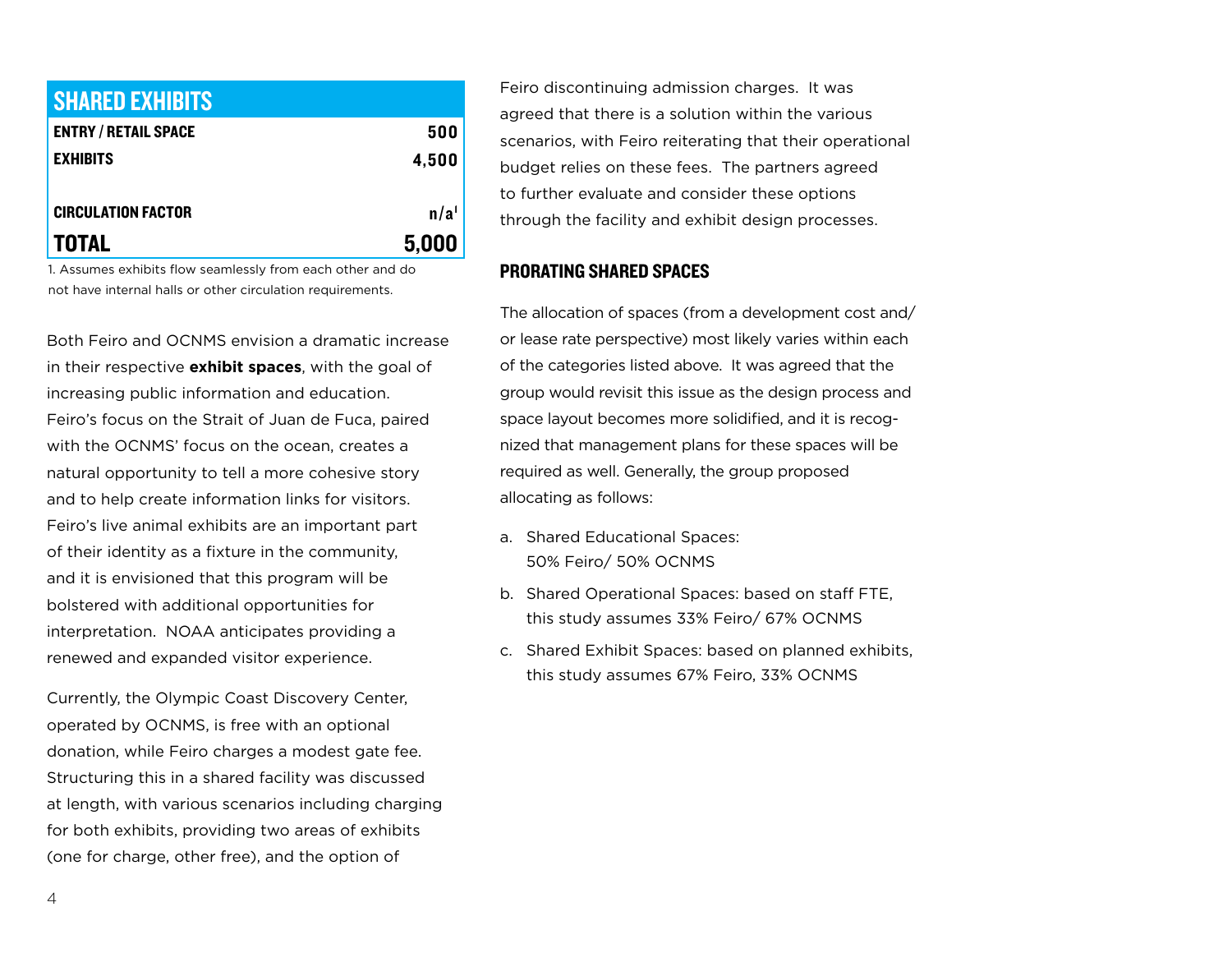### OCNMS Space

#### administrative space - ocnms Superintendent Office 200 Deputy Superintendent - Operations 95 Deputy Superintendent - Programs 95 ADMINISTRATIVE WORKSTATION 80 MARINE OPERATIONS OFFICER 80 IT SUPPORT 80 Vessel Operator 80 RESOURCE PROTECTION SPECIALIST OFFICE 95 PERMIT COORDINATOR **PERMIT COORDINATOR** 95 Research Coordinator 95 RESEARCH TECHNICIAN 80 DATABASE TECHNICIAN 80 MARINE GEOGRAPHER 95 MARINE BIOLOGIST 80 Education Coordinator 95 Education Specialist 95 GRAPHIC ARTIST 80 CITIZEN SCIENCE 80 GROWTH OFFICE  $(2 \otimes 95)$  190 GROWTH WORKSTATION  $(2 \otimes 64)$  128 INTERN / PT / HOTELLING  $(2 \otimes 64)$  128 TOTAL 2,126

#### support space - ocnms

| <b>SUPPLIES CLOSET (2 @ 75)</b> | 150   |
|---------------------------------|-------|
| <b>CONFERENCE ROOM</b>          | 200   |
| <b>IT/DATA CLOSET</b>           | 50    |
| <b>RECEPTION AREA</b>           | 100   |
| <b>VIDEO LAB</b>                | 150   |
| <b>WET LAB / RESEARCH</b>       | 300   |
| DRY LAB / ELECTRONICS STORAGE   | 300   |
| <b>STORAGE (3 @ 200)</b>        | 600   |
| <b>CIRCULATION FACTOR (.25)</b> | 1,002 |
| TOTAL                           | 5,010 |

In addition to the shared spaces, each organization has a number of spaces that are specific to their operations. This study, with significant input from their staff, reviewed the OCNMS program for current and future needs. Most notably, after reviewing leases of existing and proposed spaces and scrutinizing the desire to consolidate programs, it was determined that the majority of the Warehouse Program was most appropriately left off-site if frequently accessed functions were a part of the new facility.

It was also emphasized that in order to best serve its mission, OCNMS requirements include: infrastructure to support vessel operations (e.g., dockage); adequate wet & dry lab space to support research missions; and storage and library space. In addition, OCNMS requirements include an expanded visitor's center (shared).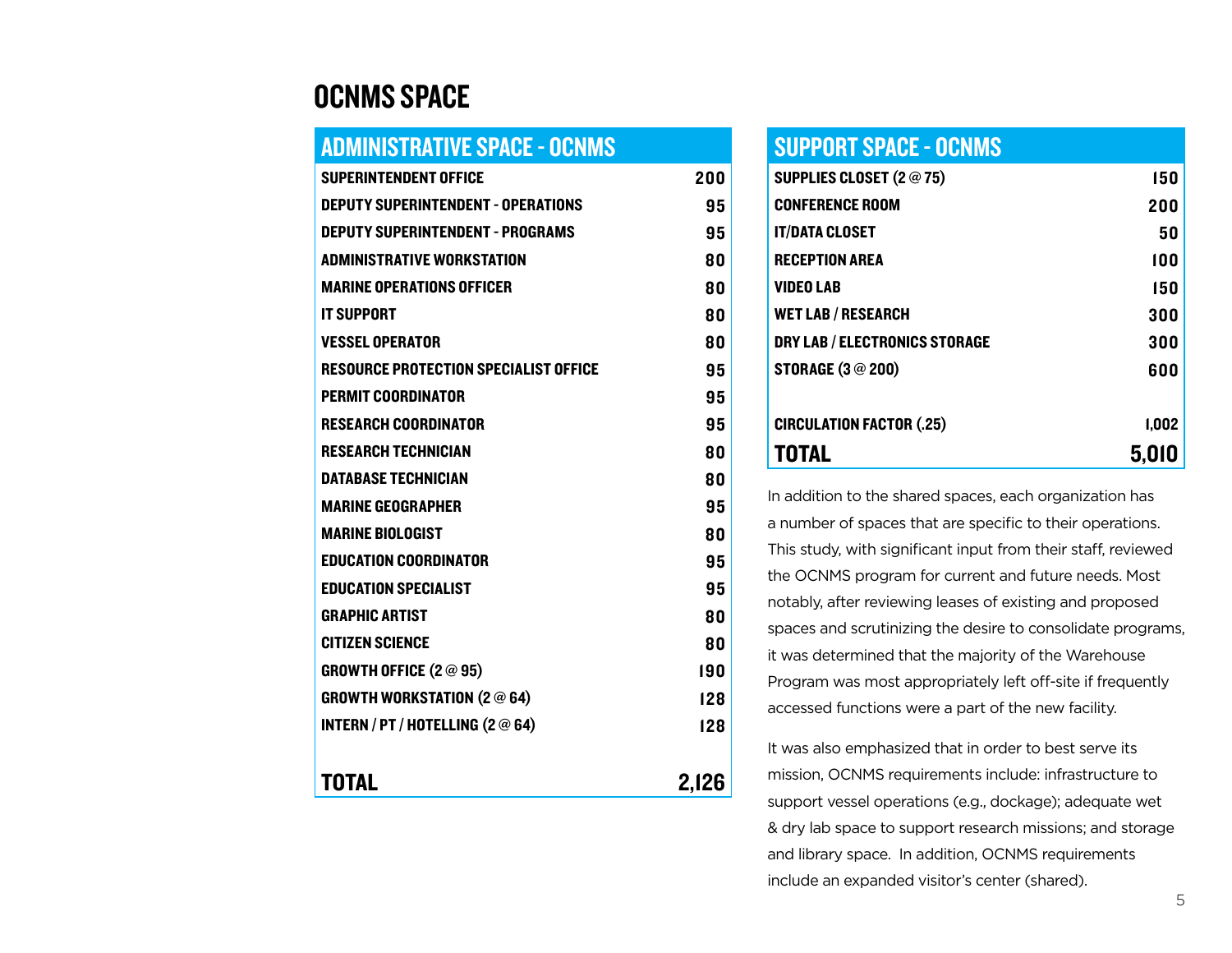As mentioned, security considerations and controlled access will be required at most if not all of the spaces indicated. Additional effort will be required to document and incorporate these considerations during the design phases.

## Feiro Administration Space

Feiro operates as a relatively lean non-profit

| <b>ADMINISTRATIVE SPACE - FEIRO</b>        |     |
|--------------------------------------------|-----|
| <b>EXECUTIVE DIRECTOR OFFICE</b>           | 125 |
| <b>EDUCATION OFFICE</b>                    | 300 |
| <b>FACILITY OFFICE / MAINTENANCE SPACE</b> | 250 |
| <b>DEVELOPMENT OFFICE</b>                  | 80  |
| <b>SCIENTIST IN RESIDENCE</b>              | 80  |
|                                            |     |
| <b>CIRCULATION FACTOR (.25)</b>            | 209 |
| TOTAL                                      |     |

organization, and their administrative needs illustrate the fact that most of their resources are associated with the educational and exhibit spaces that have the most potential to be shared. The spaces listed below represent the anticipated expansion of Feiro staff and administration relative to the increased facility size in this report.

## Conference Space

Both the Feiro and OCNMS programs included meeting/ conference spaces, but this program (and need) was the least defined and least documented prior to this study. After a preliminary survey of facilities in the community, evaluation of perceived need, and regional analysis of similar communities and facilities, a program was developed to accommodate a sub-dividable 250 to 300 person main meeting space, with associated support spaces and functions.

#### conference center - shared

| <b>LARGE MEETING / CONFERENCE SPACE</b> | 3,000 |
|-----------------------------------------|-------|
| <b>FOYER / PREFUNCTION</b>              | 1,000 |
| <b>GREEN ROOM</b>                       | 100   |
| <b>TABLES / CHAIRS STORAGE</b>          | 200   |
| A/V EQUIPMENT ROOM                      | 100   |
| <b>MECHANICAL</b>                       | 100   |
| <b>CATERING KITCHEN</b>                 | 200   |
| <b>RESTROOMS</b>                        | 400   |
|                                         |       |
| <b>CIRCULATION FACTOR (.15)'</b>        | 700   |
| TOTAL                                   | 5,800 |

1. Lower circulation factor is used due to the unique nature of this program and the larger spaces.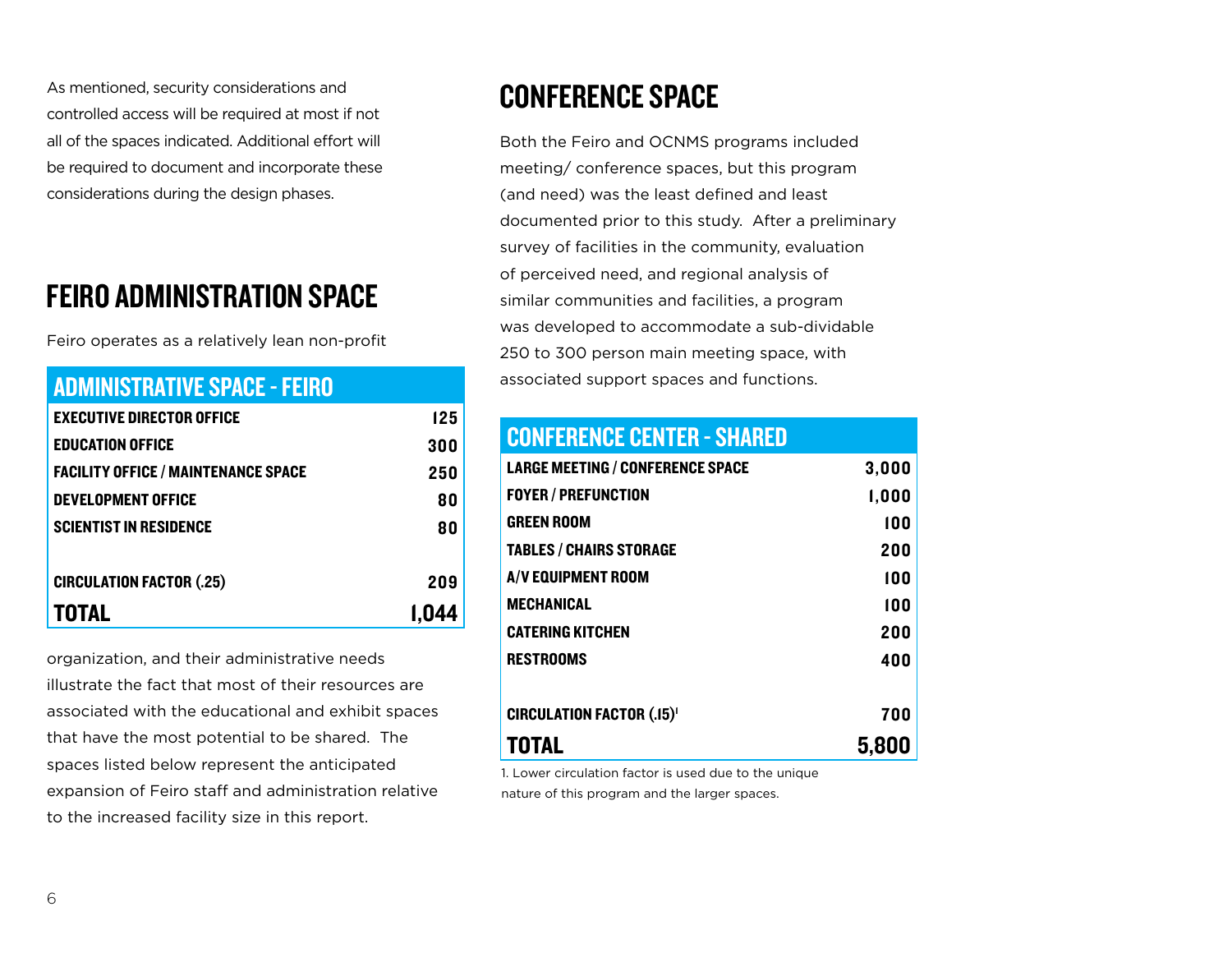# **SITE SELECTION**

## PROJECT GOAL STRENGTHEN EACH ORGANIZATION'S IDENTITY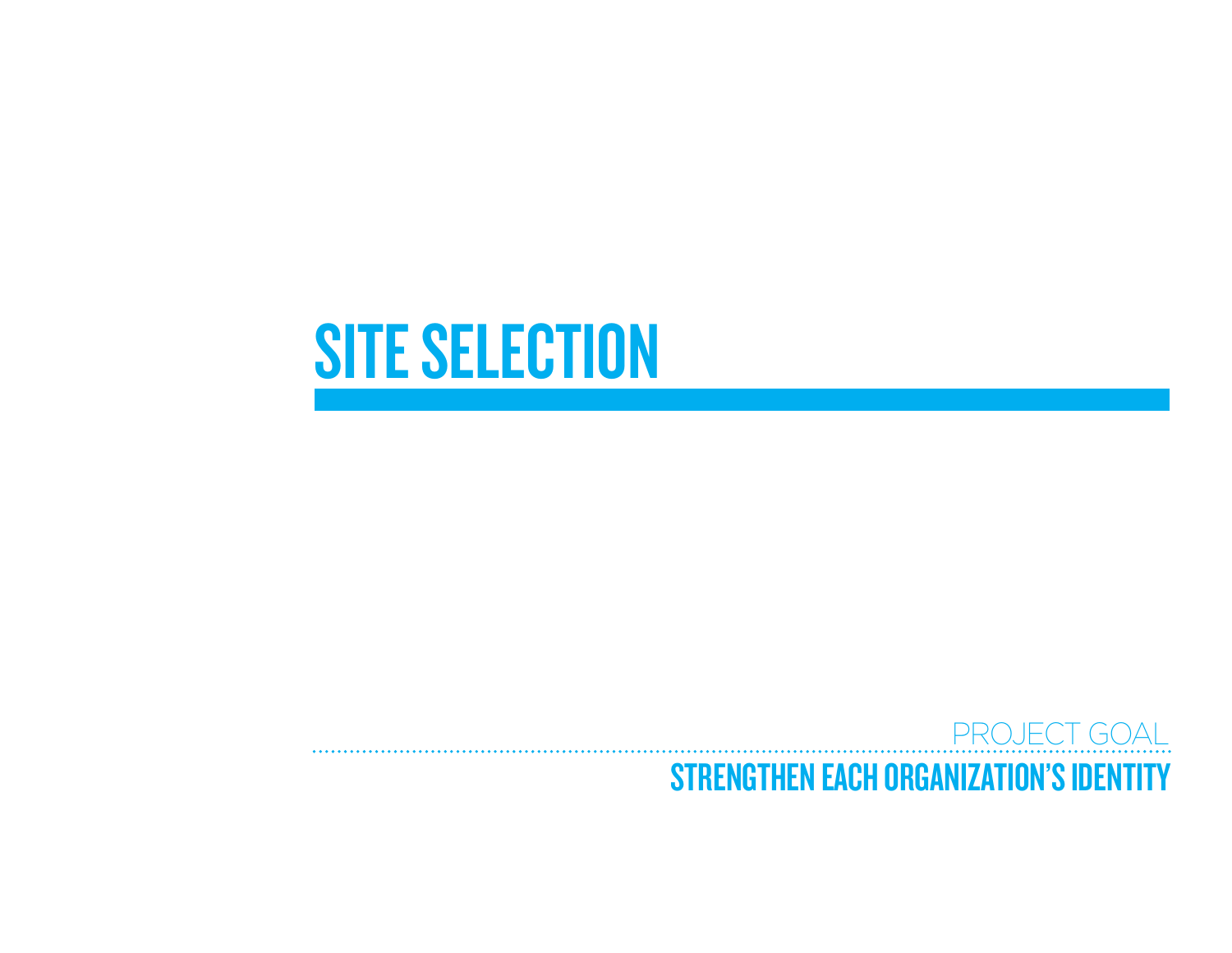# SITE SELECTION

Despite the scale, site requirements, and downtown waterfront district location, there are a number of sites that warranted analysis and evaluation. From renovation of existing space to new construction, the site options cover the length of the targeted downtown waterfront district.

#### 1. City Pier

This is the location of the existing Feiro facility as well as the civic park space, moorage, and amphitheater. City Pier is the smallest site considered. Hollywood Beach provides excellent marine educational opportunities, while Peabody Creek provides freshwater options. This site was evaluated and deemed suitable for additional analysis, including a test fit of the program.

#### 2a. The Landing (renovation)

This scenario included the potential of renovating this existing structure to contain the entire program within the building's envelope. It is anticipated that significant structural, mechanical, and architectural upgrades would be required to create a facility that meets the programmatic needs and architectural goals of this project. This option was not selected for additional analysis due to the significant cost required to upgrade the existing building to meet the project's goal of creating an icon for Port Angeles.

#### 2b. The Landing (new construction)

This option anticipated building a new structure to the east of the existing Landing building, at the location of the current parking structure/ pier. This option included the potential of maintaining some program in the existing structure as a cost saving measure. This option was not selected for additional analysis due largely to the site's lack of exposure and outreach opportunity, as well as its undesirable displacement of parking in the downtown waterfront district.

#### 3. Railroad Avenue Site

Comprising the full city block across from the Black Ball terminal, the Railroad Avenue Site is an aggregate of several parcels which holds an array of existing structures and surface parking lots. Although site acquisition/ entitlement appeared to be a hurdle, this site was ultimately dismissed due to the lack of direct access to fresh and marine water for both educational activities and the Feiro live-animal tanks.

#### 4. Oak Street Property

At the west end of Railroad Avenue, the Oak Street Property is surrounded by the planned West End Park, providing an opportunity to continue the public access and community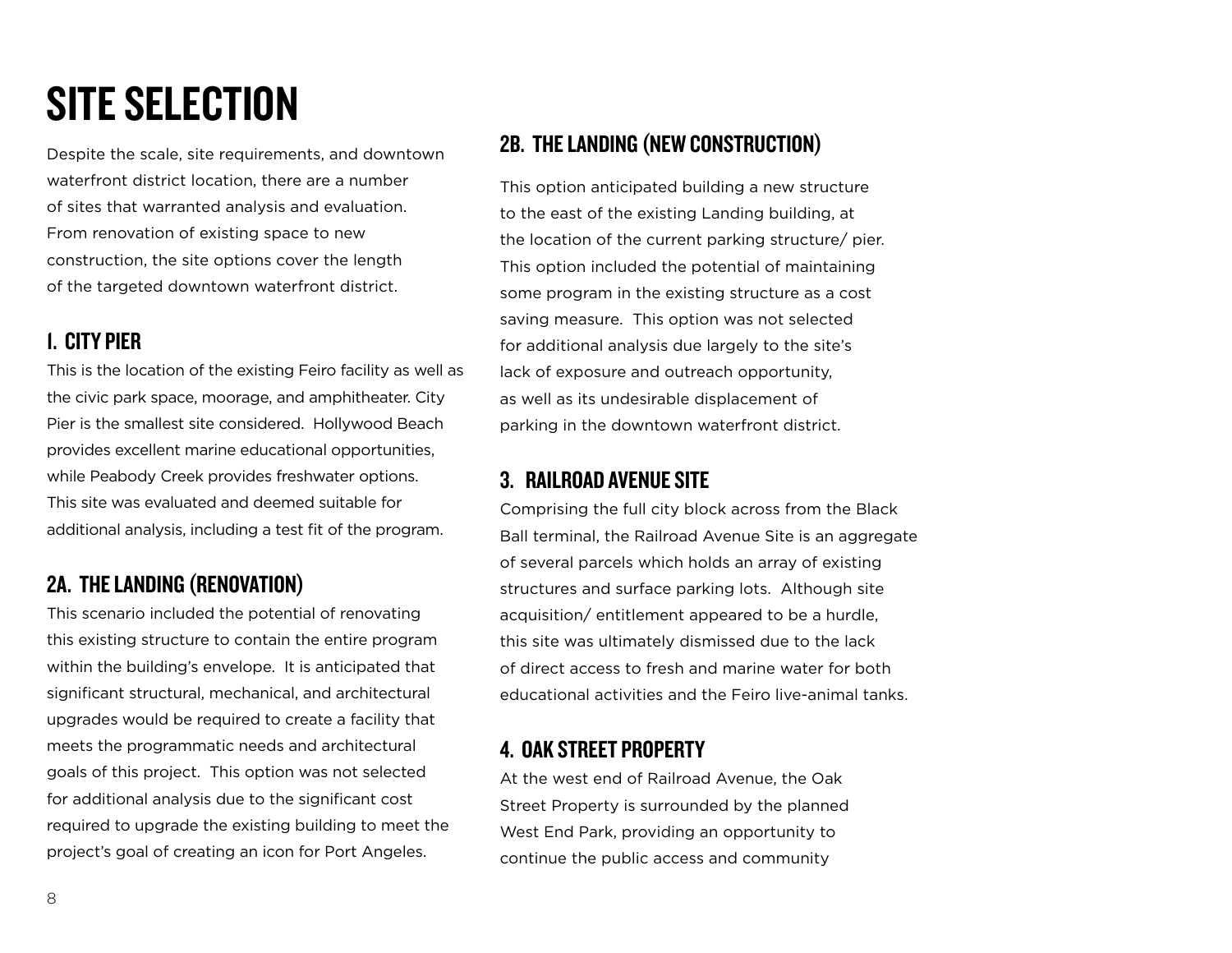# FOUR SITES CONSIDERED

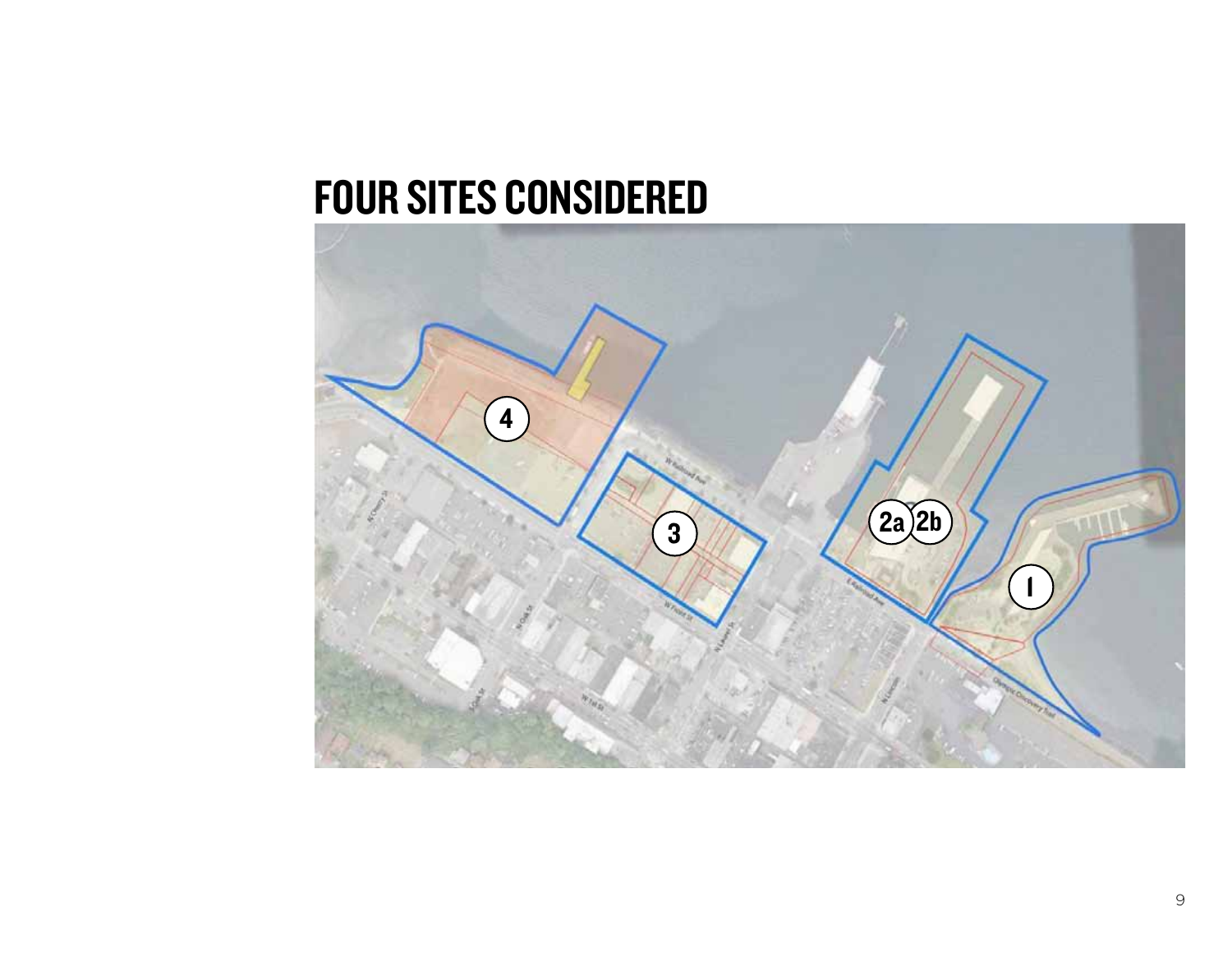engagement of the Feiro programs. The West End Park project provides a variety of marine water education activities, and the adjacent Valley Creek provides nearby freshwater access. This site was deemed suitable for additional analysis.

Starting with the *Facility Plan* for OCNMS, criteria were established to evaluate each site's ability to

meet the operational, inspirational, and community engagement goals of the project. Under each criteria the organizations scored the site options either positive, neutral, negative, or "fatally flawed" (if the criteria couldn't be met). After the evaluations were compiled and discrepancies were discussed, two sites emerged as the top candidates for further analysis.

| <b>CRITERIA MATRIX</b>                                        |                           |                                           |                 |                                         |                                                              |                  |                             |                         |                         |                             |                                  |
|---------------------------------------------------------------|---------------------------|-------------------------------------------|-----------------|-----------------------------------------|--------------------------------------------------------------|------------------|-----------------------------|-------------------------|-------------------------|-----------------------------|----------------------------------|
| <b>EXCEEDS CRITERIA</b><br>$\ddot{}$                          |                           | ACCESS TO FRESH & MARINE WATER / OUTDOORS |                 |                                         | <b>AVAILABILITY &amp; TIMELY ACQUISITION OF ENTITLEMENTS</b> |                  |                             |                         |                         |                             |                                  |
| $\boldsymbol{0}$<br><b>MEETS CRITERIA</b>                     |                           |                                           |                 |                                         |                                                              |                  |                             |                         |                         |                             |                                  |
| <b>MEETS CRITERIA</b><br>$\blacksquare$<br>(WITH COMPROMISES) |                           |                                           |                 |                                         |                                                              |                  |                             |                         |                         |                             |                                  |
| FF<br><b>FATAL FLAW</b>                                       |                           |                                           |                 |                                         |                                                              |                  |                             |                         |                         |                             |                                  |
| $\mathbf R$<br><b>RECOMMENDED</b>                             |                           |                                           |                 |                                         |                                                              |                  |                             |                         |                         |                             |                                  |
| <b>NR</b><br><b>NOT RECOMMENDED</b>                           | <b>MPROVED OPERATIONS</b> |                                           | COST EFFICIENCY | ACCESSIBILITY / CONVENIENCE IN DOWNTOWN |                                                              | VISITOR OUTREACH | LOCAL OUTREACH & VISIBILITY | PARTNERSHIP OPPORTUNITY | PROMOTE NEW DEVELOPMENT | ENVIRONMENTAL COMPATIBILITY | <b>EVALUATION (total pluses)</b> |
| <b>CITY PIER</b>                                              | $0 -$                     | $+0+$                                     | $\mathbf{0}$ -  | $+0+$                                   | $0 +$                                                        |                  |                             |                         |                         | $0 +$                       | 12                               |
| (2A)<br>THE LANDING (RENOVATION)                              | $0 -$                     | $0 - 0$                                   | $0 +$           | $+00$                                   |                                                              |                  | $0 - -$                     | 0 <sub>0</sub>          |                         | $\mathbf{0}$ -              | 6                                |
| (2B)<br>THE LANDING (NEW CONSTRUCTION)                        | $-00$                     | $00 +$                                    | $0 -$           | $+0$<br>$\ddot{}$                       | $00 -$                                                       | $+0-$            | 000                         | 0 <sub>0</sub>          | $\mathbf{0}$ -          | 0 <sub>0</sub>              | 4                                |
| $\left(3\right)$<br><b>RAILROAD AVENUE SITE</b>               |                           | <b>FF</b>                                 |                 |                                         |                                                              |                  |                             |                         |                         |                             | n/a                              |
| <b>WEST END PARK</b><br>$\overline{\mathbf{4}}$               | $00 +$                    | $00 +$                                    | $0 +$           | $00 +$                                  | $-0+$                                                        | $0 + 0$          | $\mathbf{0}$<br>$+ +$       | + +                     | $+ +$                   | $0 +$                       | 13                               |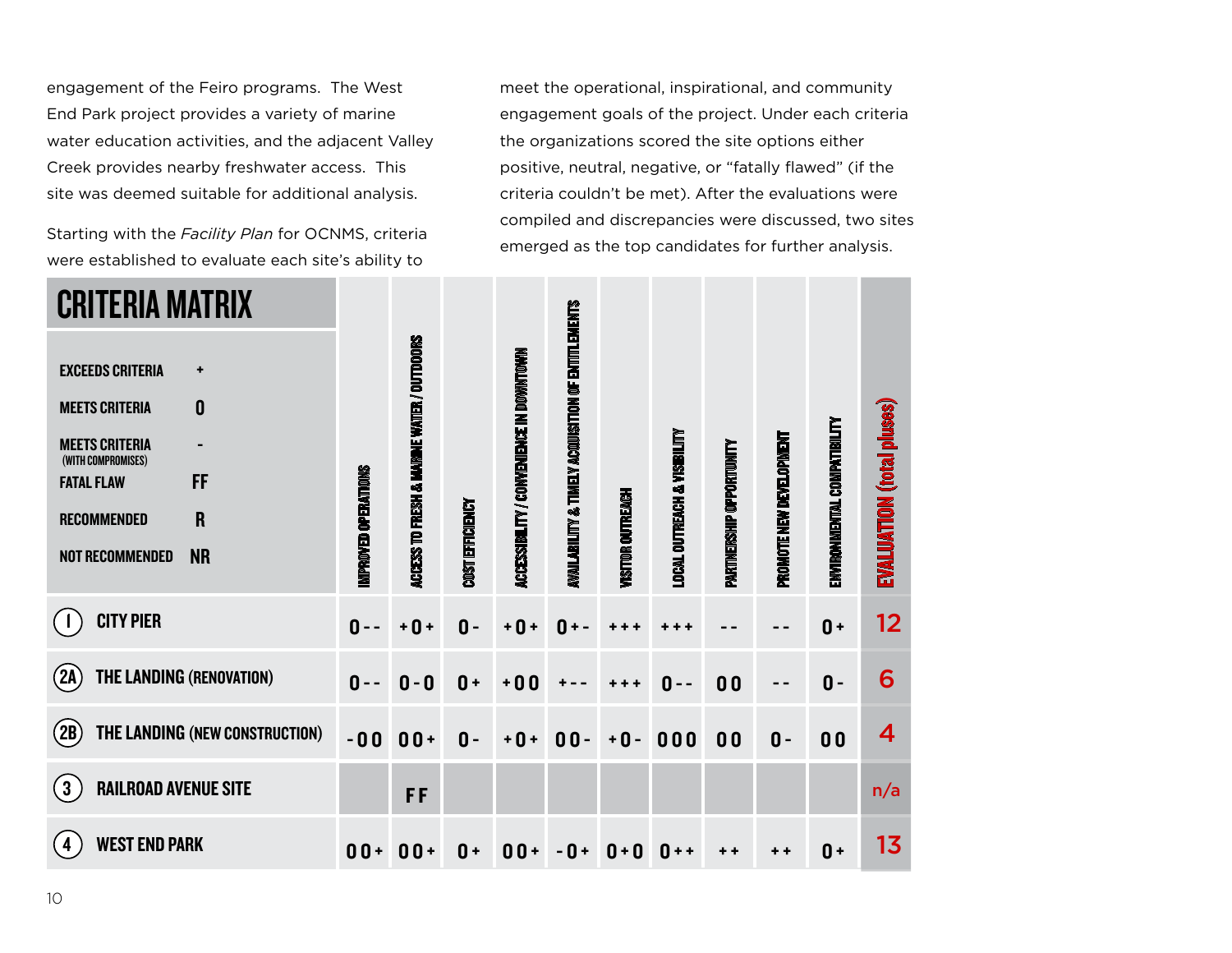# **SCENARIO DETAILS**

## PROJECT GOAL Kick-start economic development downtown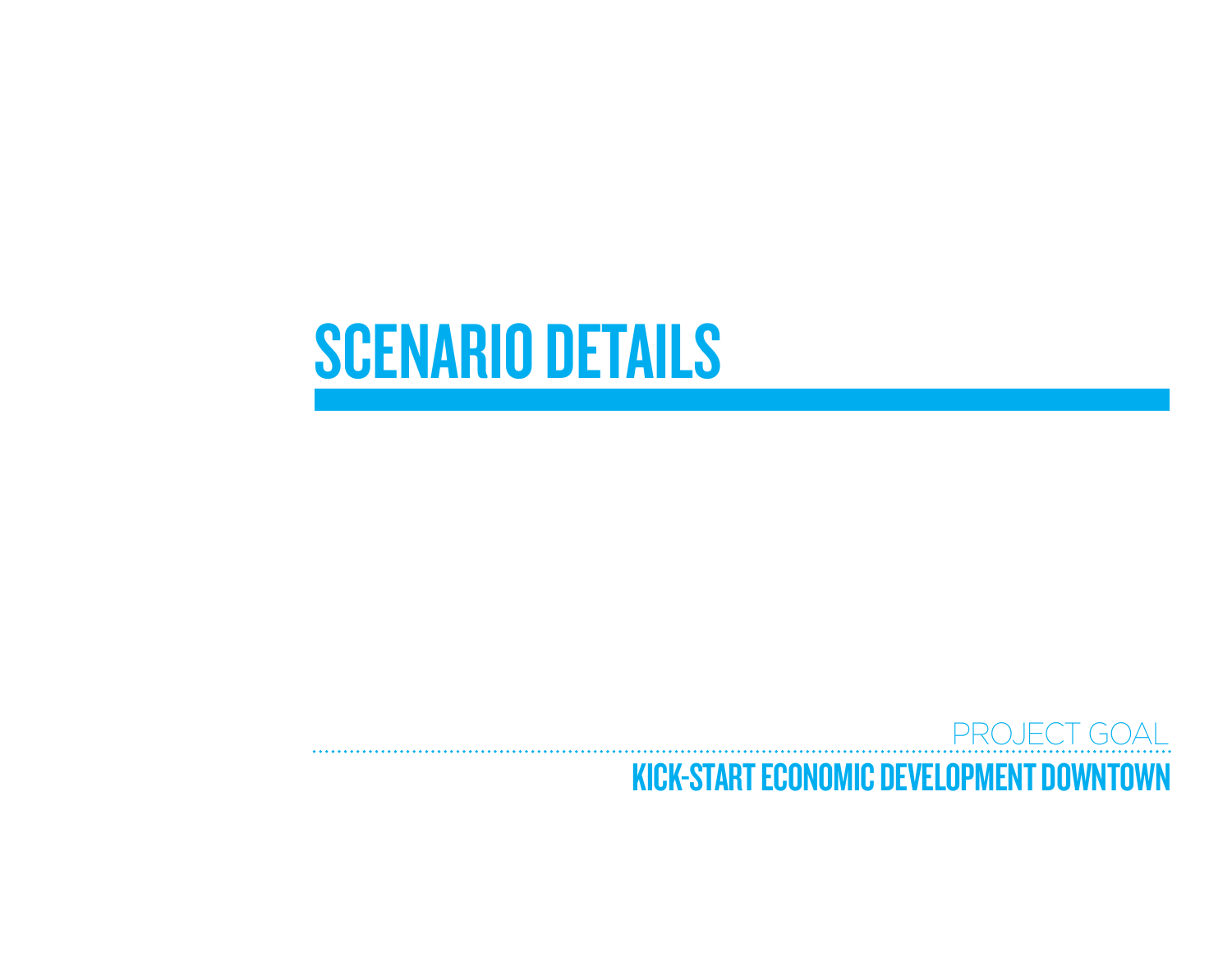# Scenario Details

Two site options were evaluated in greater detail and, when entitlement/development options were overlaid, each became distinct in both its physical location and its potential method of development. Both scenarios were carried forward through the entire evaluation process, and both were analyzed in terms of programmatic test fit as well as preliminary Pro Forma and/or Business Case studies. It was clear that either site is a viable and successful option for future development.

Several "givens" hold true for both scenarios:

1. OCNMS/ NOAA is not in a legal/ procurement/ political position to develop this project, but will likely be able to be an anchor tenant, committing to a long-term lease, and to potentially contribute initial capital for building. The method and terms of entering a lease varies by scenario.

2. Operations of the Conference Center is unclear at this time, but it is assumed that it will be further assessed and evaluated from a business plan standpoint and designed to be a self-sufficient endeavor. Operations of the facility could be conducted by Feiro or other public or private commercial enterprises. There are other sites in the vicinity that can be explored in further detail.

3. Given that both proposed sites are wholly or partially within the WA Dept. of Natural Resources Inner Harbor Line, it is critical that additional effort and discussion with DNR be completed to determine what specific issues will need to be addressed. Preliminary discussions with DNR were held regarding both sites, and preliminary indications were that neither site appeared to have a fatal flaw with this issue.



## Scenario One: City Pier

Constructing the new facility on City Pier is an attractive option for many of the partners, provided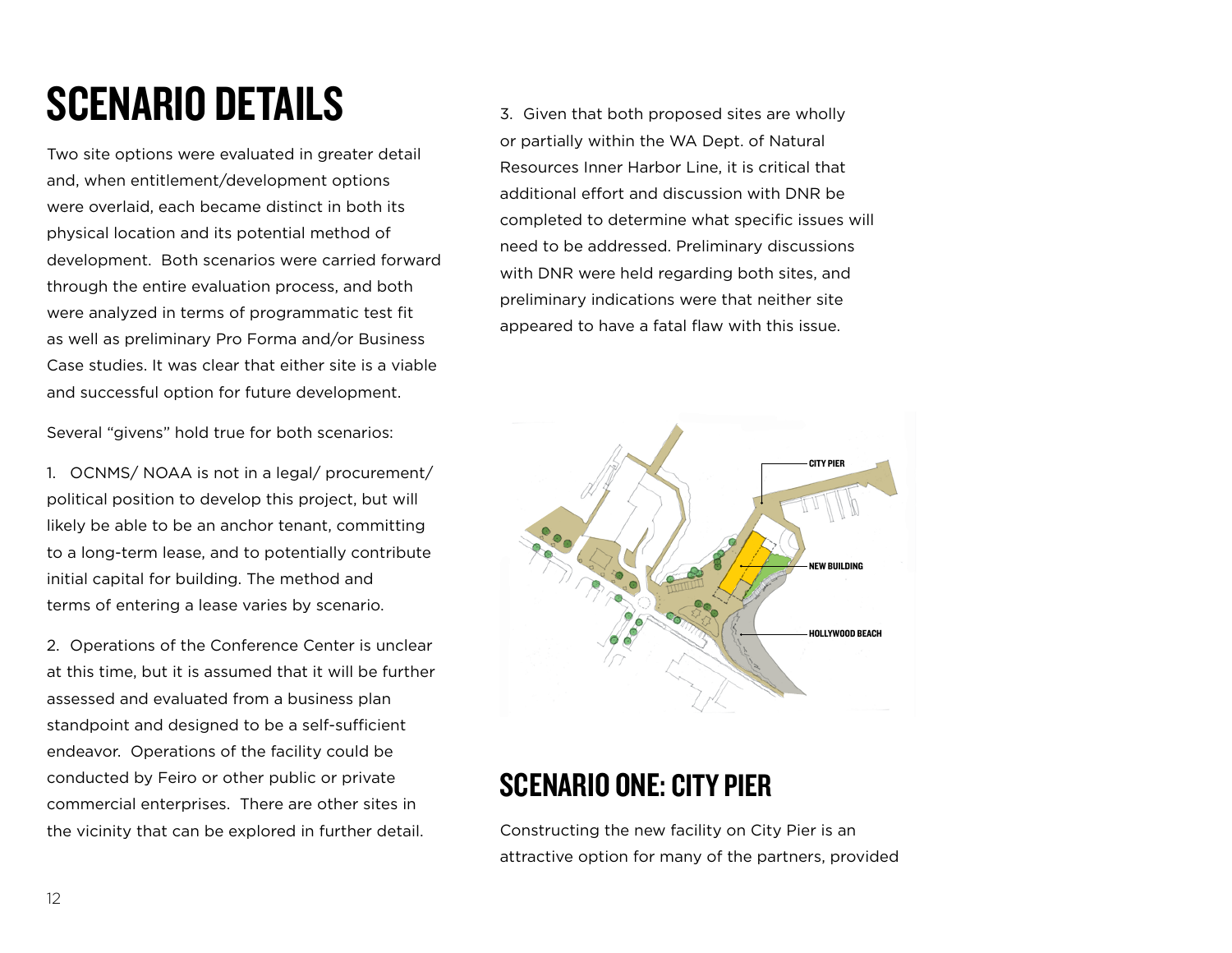the entire facility program could be accommodated to realize all of the efficiencies and benefits. After completing the initial test fits, it was determined that the facility could in fact fit entirely on the site and likely fit well into the massing and scale character of the Port Angeles waterfront piers. While the existing site features would likely be impacted, including the community amphitheater, it appears that public access and experience can be largely maintained (and likely enhanced). Improvements to the City Pier are already planned as a future phase of the Waterfront Transportation Improvement Plan project, so this project could potentially tie in nicely with those improvements on this site.

Entitlement for this site limits its development options. The land, owned by the Department of Natural Resources, has been leased by the City of Port Angeles for several decades. This makes it possible for the City to lead development on the site or, alternatively, for Feiro (as current tenant) to develop the site as a tenant-lease improvement. Given the uncertainty of the City's ability to lead the development, the scenario of Feiro as developer/ landlord of this project was evaluated.

#### Pros OF SCENARIO ONE:

- existing saltwater system potential savings of permit time and cost
- site currently under development control

#### Cons OF SCENARIO ONE:

- underlying land lease renegotiation required with City/ DNR
- smaller site limits future expansion/ other partnership opportunities

#### Risks OF SCENARIO ONE:

- NOAA lease procurement process
- development timing tied to fundraising effort



### Scenario Two: Oak Street Property

The Oak Street Property provides a unique opportunity to situate the project within the West End Park, adjacent to hundreds of feet of new beach, creating what will surely be Port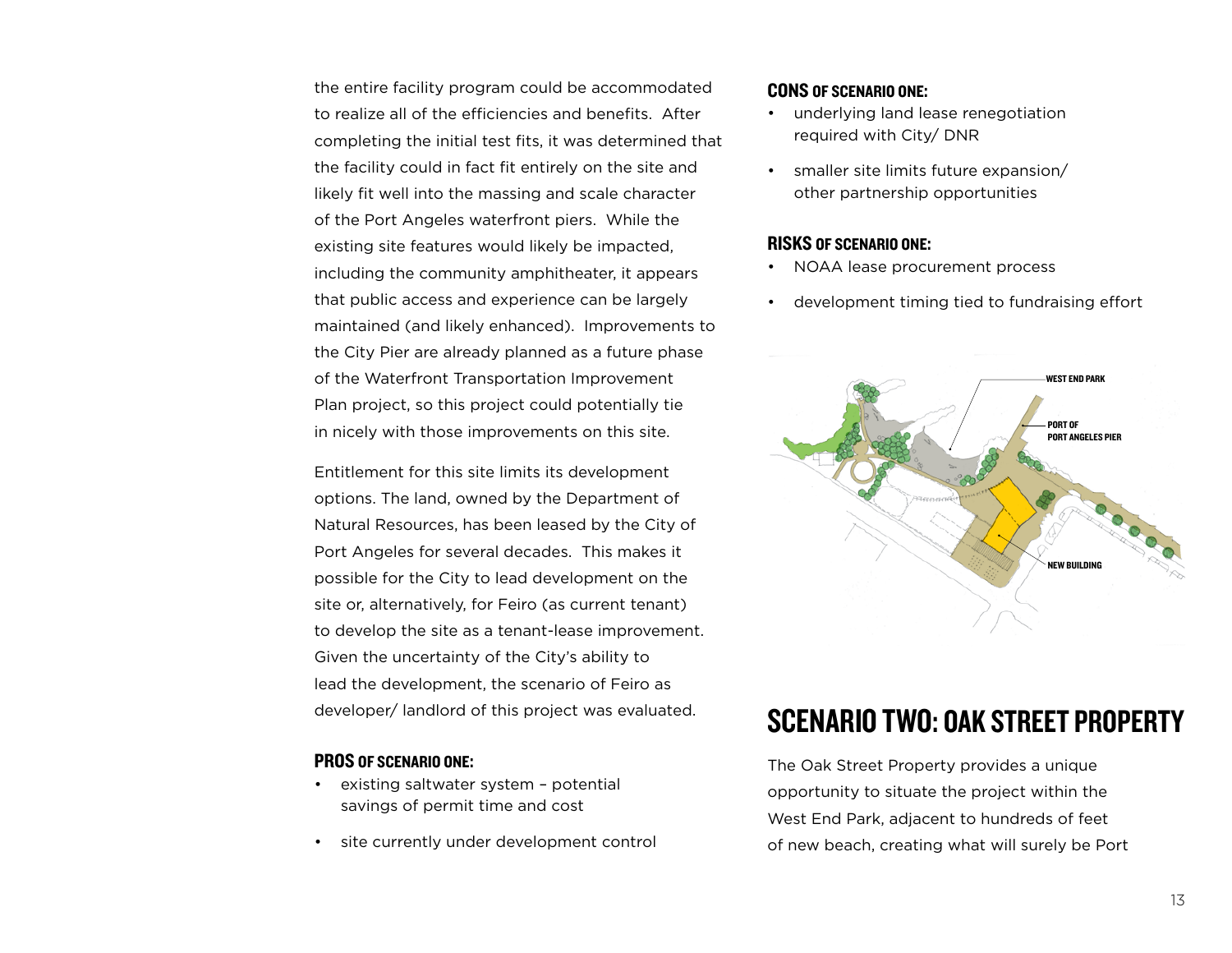Angeles' most exciting new public space. The site provides ample space, and would accommodate additional cultural and/or marine science based partner facilities as part of a larger campus. The adjacent park land is included in the next phase of the Waterfront Transportation Improvement Plan project, which is well into the design phase and anticipates construction summer 2013. The use of this highly visible site would likely boost development at this end of town and kick-start general economic momentum in the Downtown core. With its civic intersection and connection to the park, this site would boost the project's exposure to the community and increase its recognition, affording it the potential to become a true icon.

Provided Feiro could acquire the site through either a gift or outright purchase, this scenario anticipates engaging another partner in the development of the facility to provide an alternative to the fundraising burden and landlord responsibilities that Feiro assumes in the first option. After evaluating pros and cons of various targeted private (build-to-suit) scenarios, it was determined that market forces as well as NOAA procurement limitations make that scenario unfeasible. Another option would be a public agency development partner for the project. It is assumed that the partners would each need to contribute financially to the success of this scenario.

#### Pros of scenario two:

- simplified NOAA lease procurement process
- likely allows NOAA to act as own leasing agent (reducing overhead costs)

#### Cons of scenario two:

- costs of property acquisition
- potentially complicated fundraising story for Feiro (endowment campaign vs. capital campaign)

#### Risks of scenario 2:

- negotiations with property owner
- negotiations with private partner
- negotiations with public development partner
- potential redesign of portion of West End Park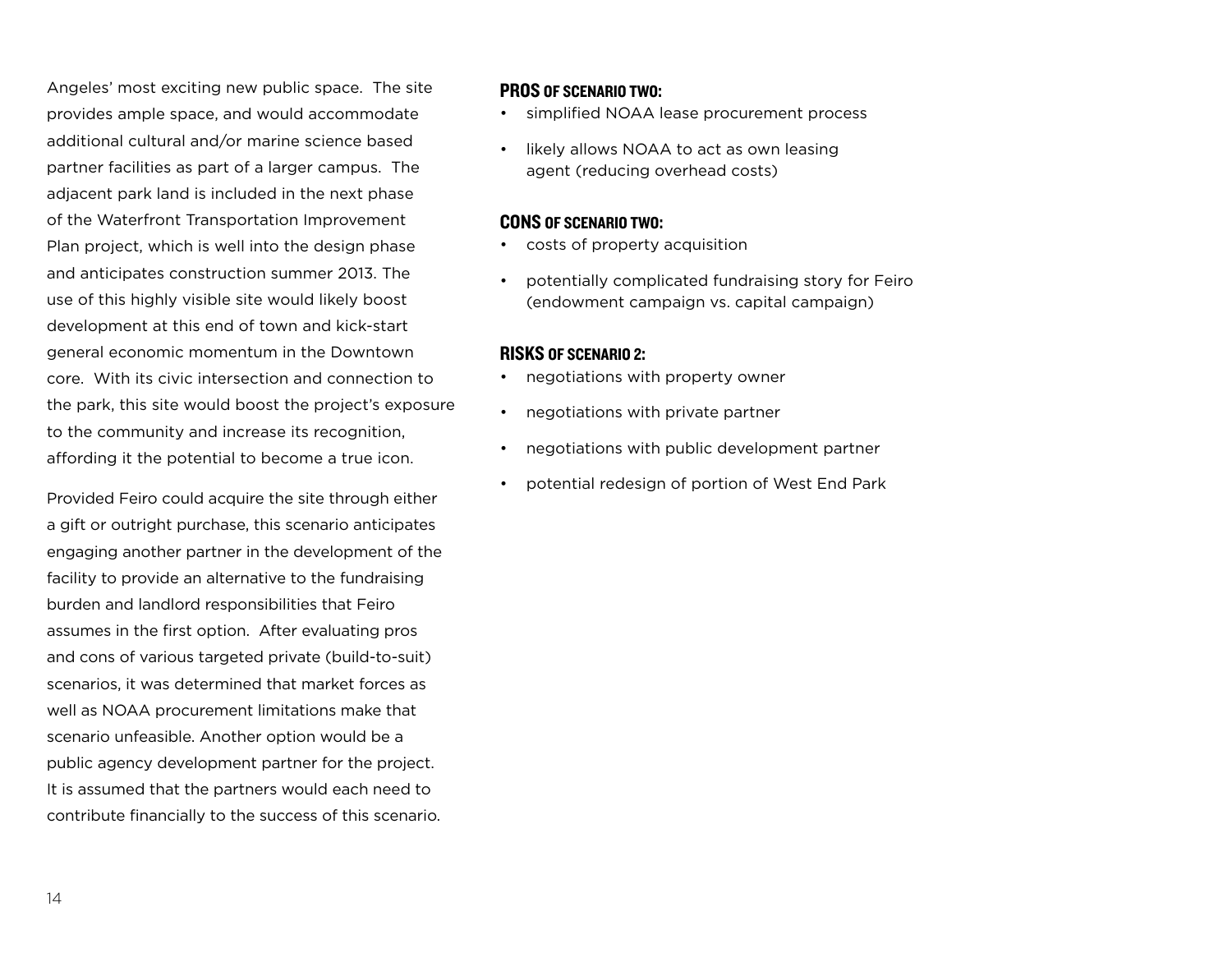# PROJECT ECONOMICS

PROJECT GOAL Create an inspiring educational place that champions marine life and conservation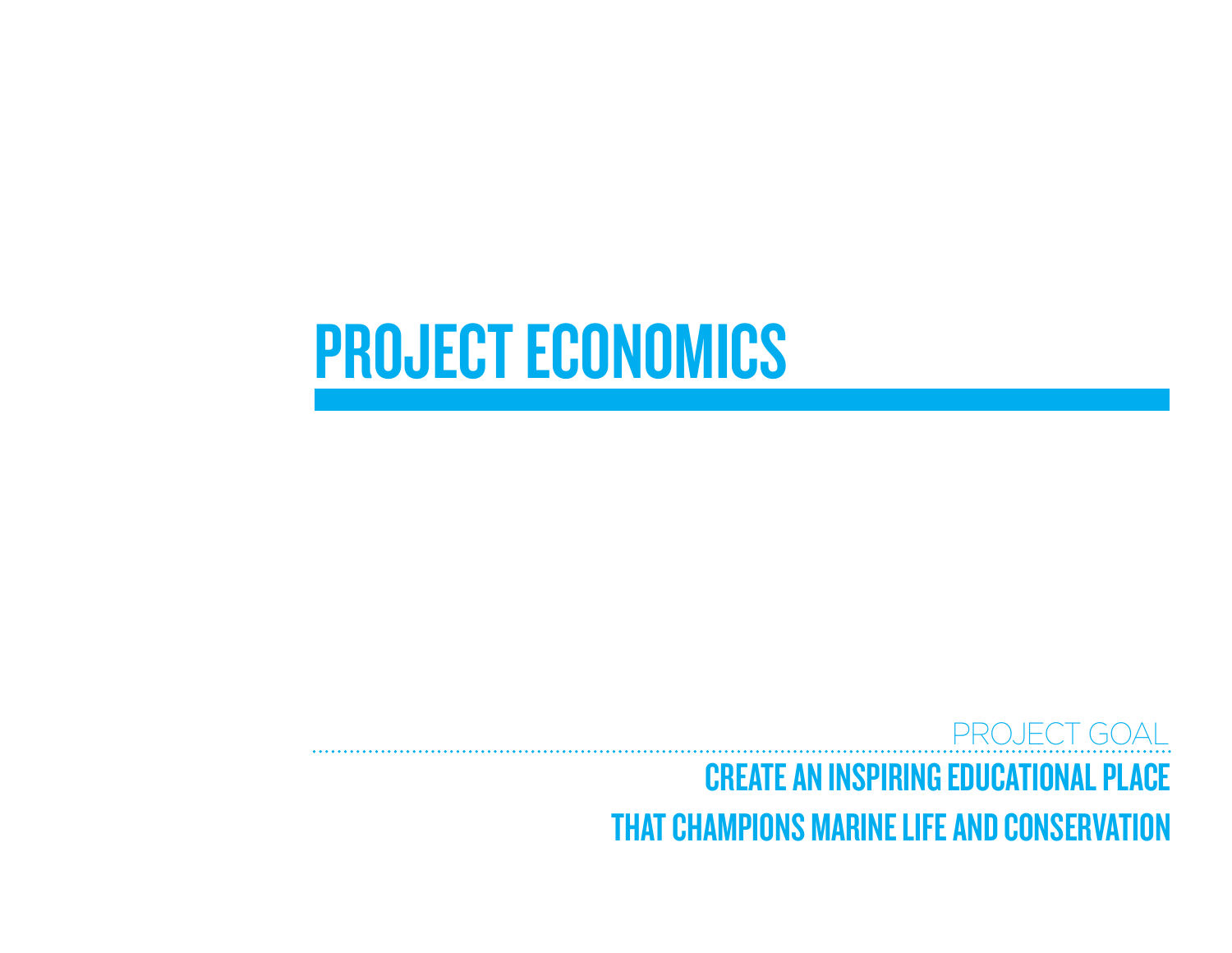# Economics: Scenarios One & Two

Establishing solid economic assumptions is critical to evaluating each of the two scenarios. Each option has great implications for each partner: NOAA must weigh procurement process requirements, while Feiro faces mission decisions regarding its willingness to be a landlord. While there are certainly risks in any development project, the team worked to establish realistic economic models from which decisions could be made.

Recognizing that Scenario 1 is a more traditional development where costs are managed by a current project partner, it is easier to establish a more thorough preliminary pro forma and a traditional surplus/ loss projection. Scenario 2, with an outside partner as the developer, is more appropriately evaluated as a "Business Case", where our team provides assumptions and likely revenue projections for the new partner to analyze and customize to their business assumptions.

There are some similar development cost assumptions in either scenario, which we provided to both control the quality of the project and to ensure the comparison is on equal ground. Surveying similar projects around the region, and assuming a level of quality appropriate for a public or cultural

facility, the team proposes utilizing an average construction cost model of \$300 per square foot. Also, based on surveys of other projects of similar scale and complexity, the team suggests using a soft-cost factor of X 1.5 (fifty percent) for permits, fees, taxes, A/E fees, furniture, development costs, and fundraising costs, (exclusive of site acquisition and exhibit costs). For both scenarios, the following baseline costs were assumed. See each scenario description for additional information:

### 27,902 sf  $\times$  \$300/sf = \$8.4 million (construction cost) x 1.5 (soft costs) \$12.6 project cost

The other assumptions that impacts both scenarios are the operational and lease costs for the Conference Center. A preliminary program was developed, but a thorough market study will be required to finalize the need and establish a detailed business plan for the Center. To offset this unknown, though, both of the scenarios could rely on Lodging Tax contributions to cover the lease rate for the Conference Center space so that this expense is not assigned to any one particular partner. The assumption is that once the facility is sized to meet the market needs, it will generate the income necessary to operate it.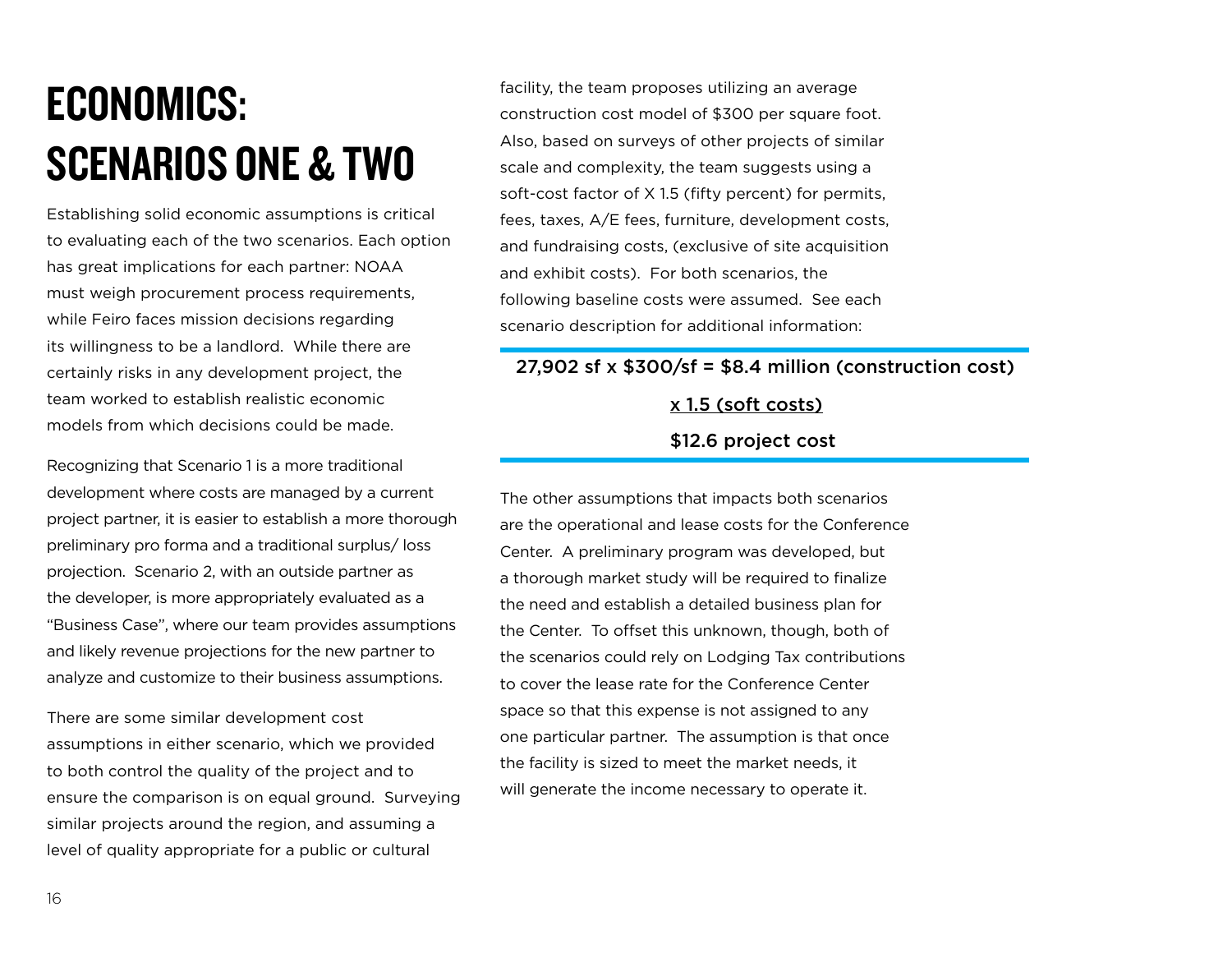### Scenario One

In this scenario, Feiro is the developer of the project. The costs for planning and construction are largely contingent on financing for portions of the project deemed to have a public benefit. Preliminary indications suggest that there are a number of items that will slightly increase construction costs at this site, including additional foundation costs due to soil conditions, utility relocation, and the replacement of portions of the city boardwalk and amphitheater. These costs have been factored into the analysis as follows:

This chart projects the cost of development overlaid on the schedule (in six month increments) to major funding need milestones. In this scenario, the first six months include contributions by all three partners to continue planning, analyzing, and establishing the vision for this project. Moving forward, as the project developer, Feiro funds the majority of design and construction costs with contributions from the City and OCNMS during construction. Looking forward to occupancy, a lease rate begins for OCNMS and the City begins contributing lodging tax funds.

In similar situations, we have seen successful projects gain access to (through fundraising or loans) portions of the funds as the project progresses, so that fundraising, entitlement, and design are all occurring simultaneously.

\$450,000 additional construction + \$70,000 utility relocation costs \$520,000 total X 1.5 (soft costs) \$780,000 additional project costs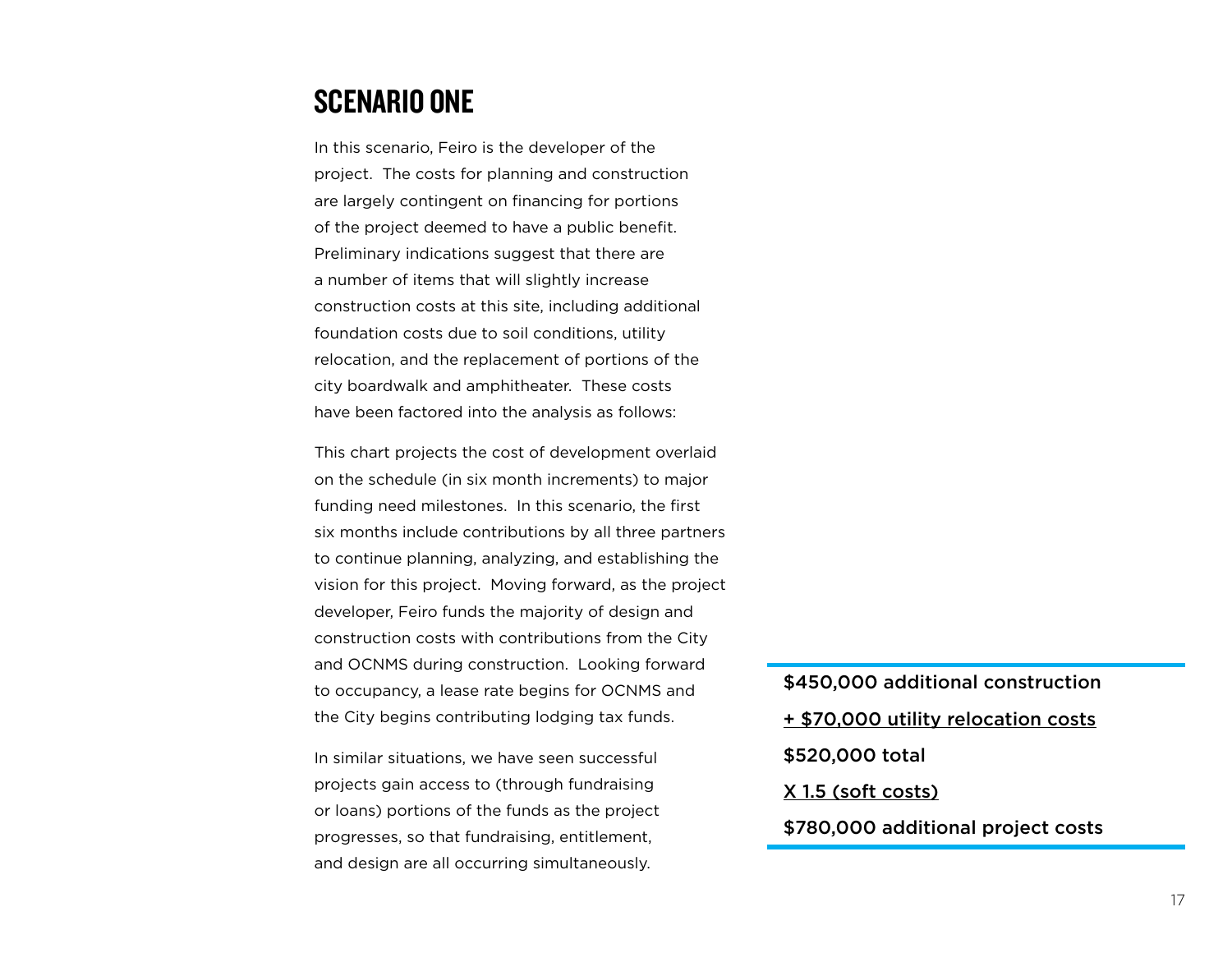## Scenario Two

In this scenario, a public or private partner is brought in to serve as the developer of the project. In order to determine the viability of this option and to engage the development partner, the team assembled a "Business Case" for the project that

outlines expectations, defines partner contributions including property acquisition and potential financial support, and describes assumed tenant mix and lease rates. Following are the assumptions made:

#### Property Acquisition:

The targeted private parcel for this scenario is currently on the market. The proposal is for the site to be acquired by Feiro (through outright purchase or donation, refer to the Action Plan for additional

| <b>CITY PIER: MILESTONES</b>            | YEAR 1        |    | <b>YEAR 2</b>               | <b>YEAR 3</b> |               | <b>YEAR4</b> |                    | YEAR 5       |
|-----------------------------------------|---------------|----|-----------------------------|---------------|---------------|--------------|--------------------|--------------|
| <b>PREDESIGN / ENTITLEMENT</b>          |               |    |                             |               |               |              |                    |              |
| <b>DESIGN / DOCUMENTATION / PERMITS</b> |               |    |                             |               |               |              |                    |              |
| <b>CONSTRUCTION &amp; MOVE-IN</b>       |               |    |                             |               |               |              |                    |              |
| <b>EXPENDITURE / MONTH</b>              |               |    |                             |               |               |              |                    |              |
| <b>FEIRO</b>                            | <b>\$100K</b> | ÷. | \$500K \$500K \$800K \$200K |               | \$3.3M \$3.3M |              | \$1.2M\$           |              |
| <b>OCNMS</b>                            | \$50K         | ٠  | ۳                           | ٥             |               | н            | <b>SIOBK SIOBK</b> |              |
| <b>CITY</b>                             | \$50K         |    |                             | ٠             | \$1.5M        | \$1.5M       | ▬                  | <b>\$75K</b> |